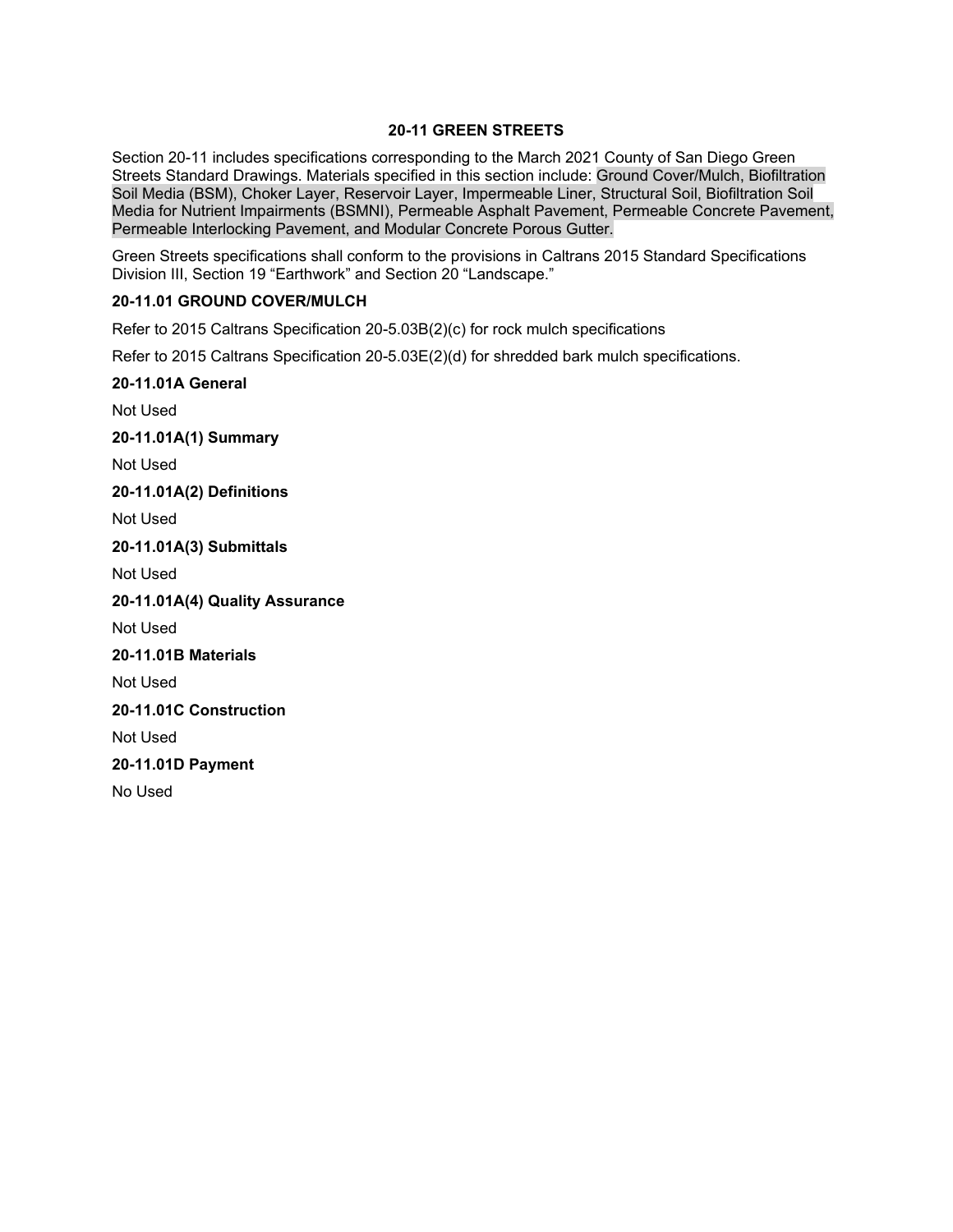## **20-11.02 BIOFILTRATION SOIL MEDIA**

## **20-11.02A General**

## **20-11.02A(1) Summary**

Biofiltration Soil Media (BSM) is a blend of sand, topsoil, and compost that is placed on a landscape surface to filter stormwater runoff and support plant growth. A summary of BSM specification requirements is included in Table 1.

|  |  |  | <b>Table 1. BSM Specification Requirements</b> |
|--|--|--|------------------------------------------------|
|--|--|--|------------------------------------------------|

| Component                       | <b>Requirement</b>                                                 |
|---------------------------------|--------------------------------------------------------------------|
| <b>BSM Material Composition</b> | Submit vendor information supporting the following<br>composition: |
|                                 | • Sand: 60-80% by volume                                           |
|                                 | • Topsoil: 0-20% by volume                                         |
|                                 | • Compost: 0-20% by volume                                         |
| <b>Agronomic Suitability</b>    | Submit lab test per 20-11.02A(4)(a)                                |
| Pathogen and Pollutant Limits   | Submit lab test per 20-11.02A(4)(b)                                |
| <b>Hydraulic Suitability</b>    | Perform field test 20-11.02A(4)(c)                                 |

## **20-11.02A(2) Definitions**

Not Used

# **20-11.02A(3) Submittals**

At least 30 days prior to ordering materials, the Contractor shall submit the following to the Engineer: source/supplier of BSM, location of source/supplier, a physical sample of the BSM, whole BSM test results from a third party independent laboratory, test results for individual component materials (if specifically requested), and description of proposed methods and schedule for mixing, delivery, and placement of BSM. The test results shall be no older than 120 days and shall accurately represent the materials and feed stocks that are currently available from the supplier.

#### **20-11.02A(4) Quality Assurance**

Close adherence to the material quality controls herein are necessary in order to support healthy vegetation, minimize pollutant leaching, and assure sufficient permeability to infiltrate/filter runoff during the life of the facility. Amendments may be included to adjust agronomic properties. Acceptance of the material will be based on test results certified to be representative. Test results shall be conducted no more than 120 days prior to delivery of the blended BSM to the project site. For projects installing more than 100 cubic yards of BSM, batch-specific tests of the blended mix shall be provided to the Engineer for every 100 cubic yards of BSM along with a site plan showing the placement locations of each BSM batch within the facility.

No delivery, placement, or planting of BSM shall begin until test results confirm the suitability of the BSM. The Contractor shall submit a written request for approval which shall be accompanied by written analysis results from a written report of a testing agency. The testing agency must be registered by the State for agronomic soil evaluation laboratory test fees shall be paid for by the Contractor.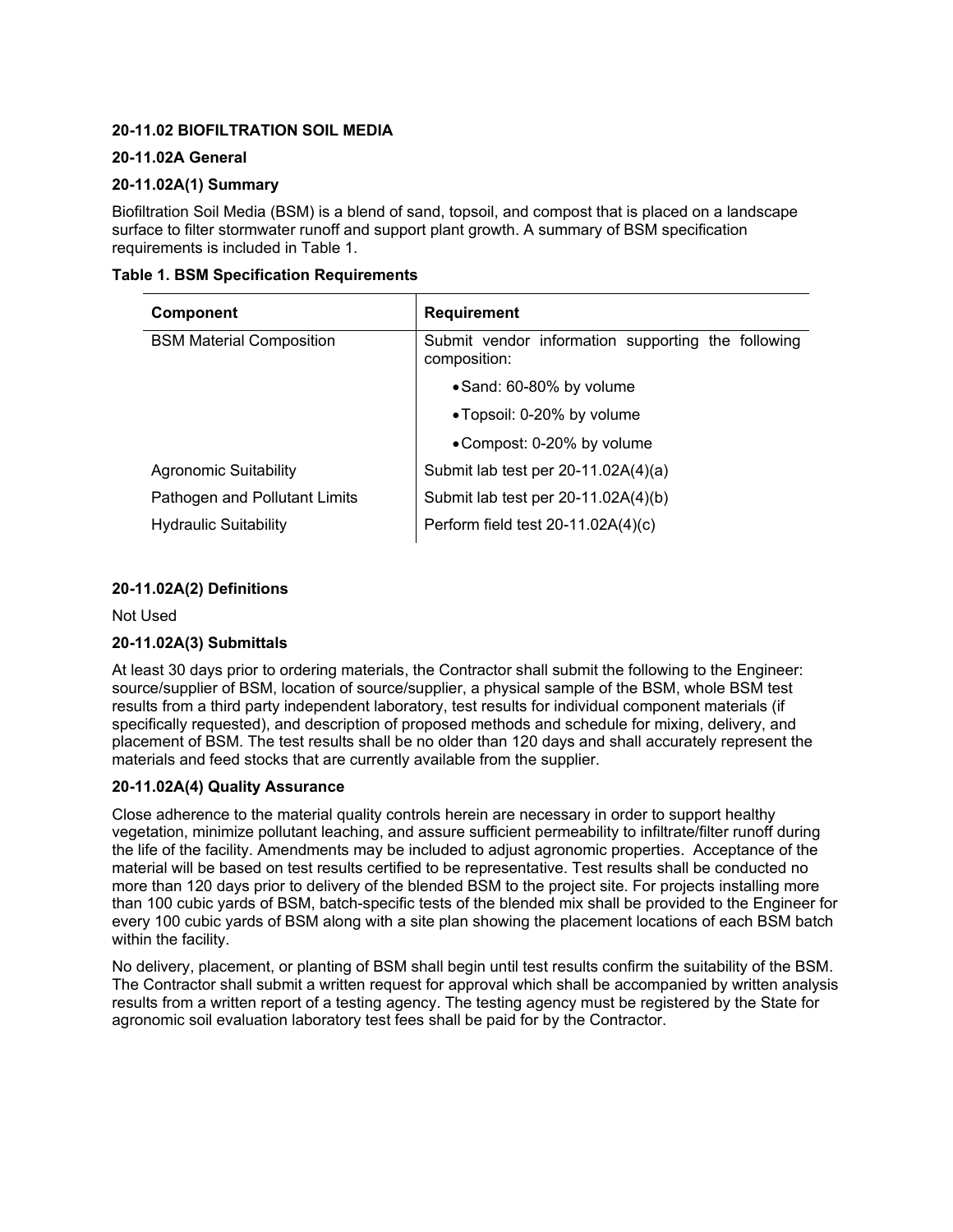## **20-11.02A(4)(a) Agronomic Suitability**

The BSM shall conform to the requirements herein to support plant growth. All BSM shall be uniformly blended and tested in its blended state prior to testing and delivery:

- a) pH range shall be between 6.0-8.5.
- b) Salinity shall be between 0.5 and 3.0 millimho/cm (as measure by electrical conductivity)
- c) Sodium absorption ratio (SAR) shall be less than 5.0
- d) Chloride shall be less than 800 ppm.
- e) Cation exchange capacity shall be greater than 10 meq/100 g.
- f) Organic matter shall be between 2 and 5%.
- g) Carbon:Nitrogen ratio shall be between 15 and 40.

Textural class fraction shall adhere to limits in Table 2, as determined by ASTM Method D422 or an approved alternative method:

## **TABLE 2. Textural Class Fraction**

| <b>Textural Class</b><br>(ASTM D422) | <b>Size Range</b>     | <b>Mass Fraction (percent)</b>   |
|--------------------------------------|-----------------------|----------------------------------|
| Gravel                               | Larger than 2 mm      | 0 to 25 of total sample          |
| Clay                                 | Smaller than 0.005 mm | 0 to 5 of non-gravel<br>fraction |

Test results shall show the following information:

- a) Date of testing
- b) Project name, contractor name, and source of materials and supplier name
- c) Copies of all testing reports including, at a minimum, analytical results sufficient to confirm compliance with all requirements listed in this section.

#### **20-11.02A(4)(b) Pathogens and Pollutant Limits**

Select pathogens shall pass US EPA Class A standard, 40 CFR Section 503.32(a). Trace Metals shall pass US EPA Class A standard, 40 CFR Section 503.13, Table 1 for Ceiling Concentrations.

#### **20-11.02A(4)(c) Hydraulic Suitability**

BSM shall have the appropriate hydraulic properties for filtering stormwater. The saturated hydraulic conductivity of the whole BSM shall be measured according to the method detailed in the measurement of hydraulic conductivity (USDA Handbook 60, method 34b), commonly available as part of standard agronomic soil evaluation, or ASTM D2434 Permeability of Granular Soils (at approximately 85% relative compaction Standard Proctor, ASTM D698). BSM shall have a measured hydraulic conductivity of at least 5 inches per hour.

#### **20-11.02B Materials**

#### **20-11.02B(1) Sand for BSM**

Sand used in BSM should preferably be washed prior to delivery. A sieve analysis shall be performed in accordance with California Test 202, ASTM D 422, or approved equivalent method to demonstrate compliance with the sand gradation limits shown in Table 3. Fines passing the No. 200 sieve shall be non-plastic.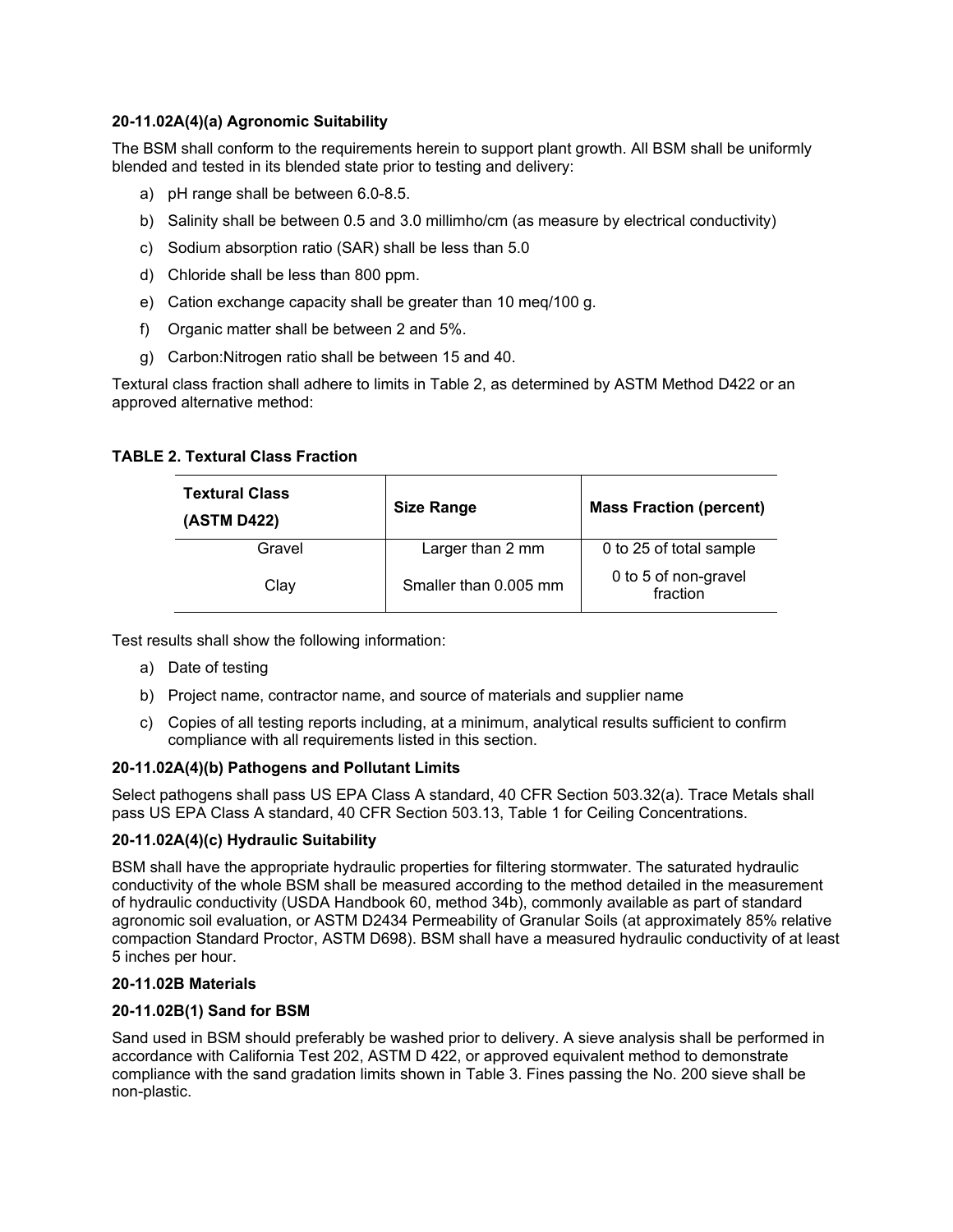|                        | <b>Percentage Passing Sieve (by weight)</b> |                |
|------------------------|---------------------------------------------|----------------|
| Sieve Size (ASTM D422) | <b>Minimum</b>                              | <b>Maximum</b> |
| $3/8$ -inch            | 100                                         | 100            |
| #4                     | 90                                          | 100            |
| #8                     | 70                                          | 100            |
| #16                    | 40                                          | 95             |
| #30                    | 15                                          | 70             |
| #40                    | 5                                           | 55             |
| #100                   | 0                                           | 15             |
| #200                   | 0                                           | 5              |

## **20-11.02B(2) Topsoil for BSM**

Topsoil shall be free of hazardous materials and shall be consistent with a common definition of topsoil. Decomposed granite and derivatives of decomposed granite are not considered to be topsoil for the purpose of this specification.

Topsoil shall be classified as a sandy loam or a loamy sand according to the US Department of Agriculture soil classification system. In addition, a textural class analysis shall be performed in accordance with ASTM D422, or an approved alternative method to demonstrate compliance with the gradation limits in Table 4.

|  |  | Table 4. Topsoil Textural Class |  |
|--|--|---------------------------------|--|
|--|--|---------------------------------|--|

| <b>Textural Class (ASTM</b><br>D422) | <b>Size Range</b>     | <b>Mass Fraction (percent)</b>    |
|--------------------------------------|-----------------------|-----------------------------------|
| Gravel                               | Larger than 2 mm      | 0 to 25 of total sample           |
| Clav                                 | Smaller than 0.005 mm | 0 to 15 of non-gravel<br>fraction |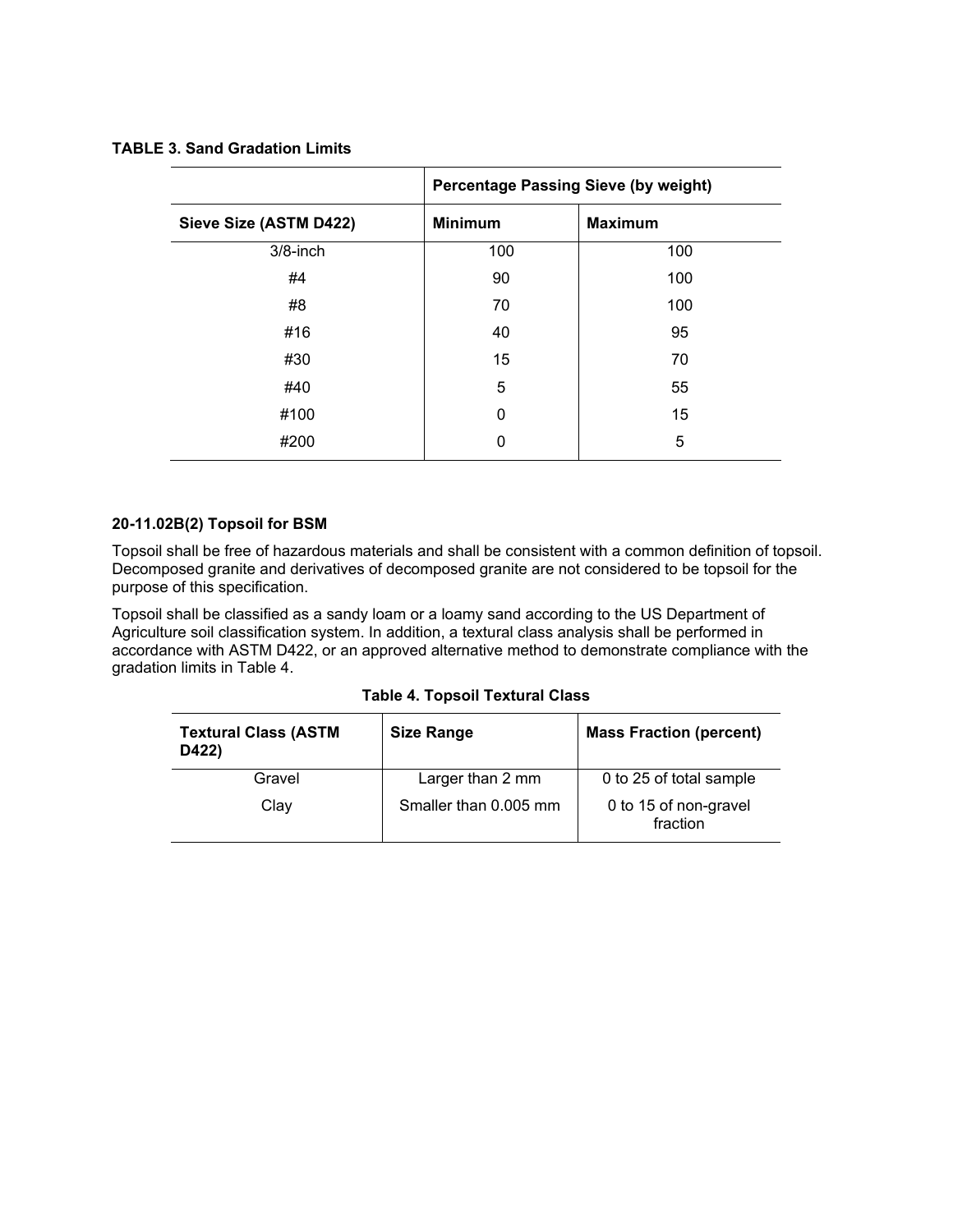### **20-11.02B(3) Compost for BSM**

Compost shall be produced at a facility inspected and regulated by the local enforcement agency for CalRecycle. Compost should also preferably be certified by the U.S. Composting Council's Seal of Testing Assurance Program (USCC STA) or an approved equivalent program. Compost shall not be produced from biosolids feedstock.

A sieve analysis shall be performed on the compost in accordance with ASTM D 422, or approved equivalent method to demonstrate compliance with the gradation limits show in Table 5.

| Sieve Size (ASTM D422) | <b>Percent Passing Sieve (by weight)</b> |
|------------------------|------------------------------------------|
| 1/2"                   | 97 to 100                                |
| #10                    | 40 to 90                                 |

Organic Material Content of compost shall be 35% to 100% by dry weight and moisture shall be 25% to 60% wet weight basis. Physical contaminants (manmade inert materials) shall not exceed 1% by dry weight.

Compost shall meet the following requirements as demonstrated through standard agronomic testing methods:

- a) **Carbon to nitrogen (C:N) ratio.** C:N shall be between 15:1 and 40:1, preferably above 20:1 to reduce the potential for nitrogen leaching/washout.
- b) **pH**. pH shall be between 6.0 and 8.5.
- c) **Soluble Salt Concentration**. Soluble Salt Concentration shall be less than 10 dS/m. (Method TMECC 4.10-A, USDA and U.S. Composting Council).
- d) **Stability.** Carbon Dioxide evolution rate shall be less than 3.0 mg CO2-C per g compost organic matter (OM) per day or less than 6 mg CO2-C per g compost carbon per day, whichever unit is reported. (Method TMECC 5.08-B, USDA and U.S. Composting Council). Alternatively, a Solvita rating of 5.5 or higher is acceptable.

# **20-11.02C Construction**

# **20-11.02C(1) General**

BSM shall be thoroughly mixed prior to delivery using mechanical mixing methods such as a drum mixer. The Contractor shall protect soils and mixes from absorbing excess water and from erosion at all times.

# **20-11.02C(2) Delivery**

The Contractor shall not deliver or place soils in wet or muddy conditions.

# **20-11.02C(3) Storage**

The Contractor shall not store materials unprotected during large rainfall events (>0.25-inches). If water is introduced into the material while it is stockpiled, the Contractor shall allow the material to drain to the acceptance of the Engineer before placement.

# **20-11.02C(4) Handling and Placement**

BSM shall be lightly compacted and placed in loose lifts approximately 12-inches (300 mm) to ensure reasonable settlement without excessive compaction. Compaction within the BSM area should not exceed 75 to 85% standard proctor within the BSM. Machinery shall not be used in the bioretention facility to place the BSM. A conveyor or spray system shall be used for media placement in large facilities. Low ground pressure equipment may be authorized for large facilities at the discretion of the Engineer. Placement methods and BSM quantities shall account for approximately 10% loss of volume due to settling. Planting methods and timing shall account for settling of media without exposing plant root systems.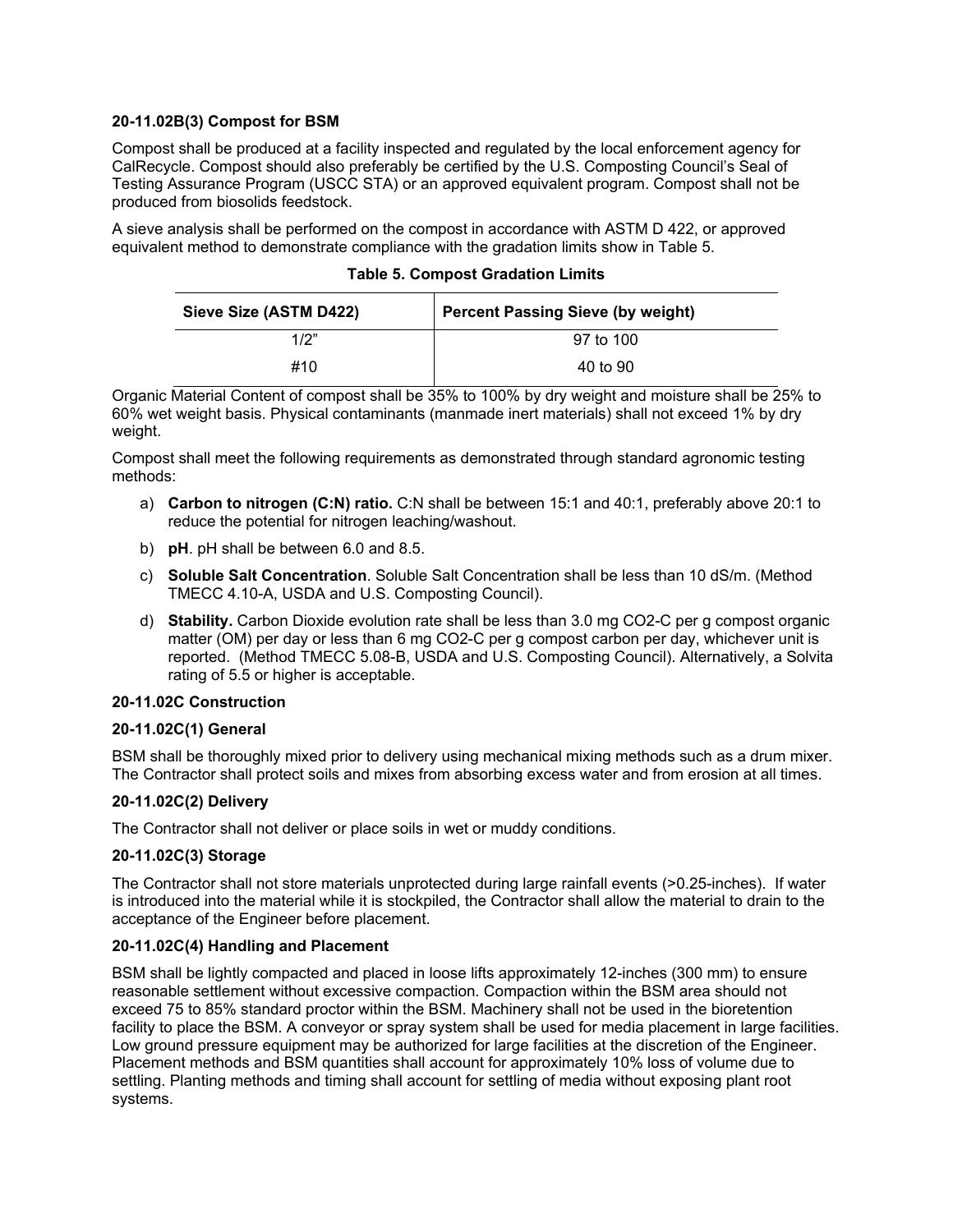# **20-11.02D Payment**

The contract price paid per cubic yard for BSM shall include full compensation for furnishing all labor, materials, tools, equipment, and incidentals and for doing all work involved in constructing BSM, complete in place, as shown on the plans and as directed by the Engineer.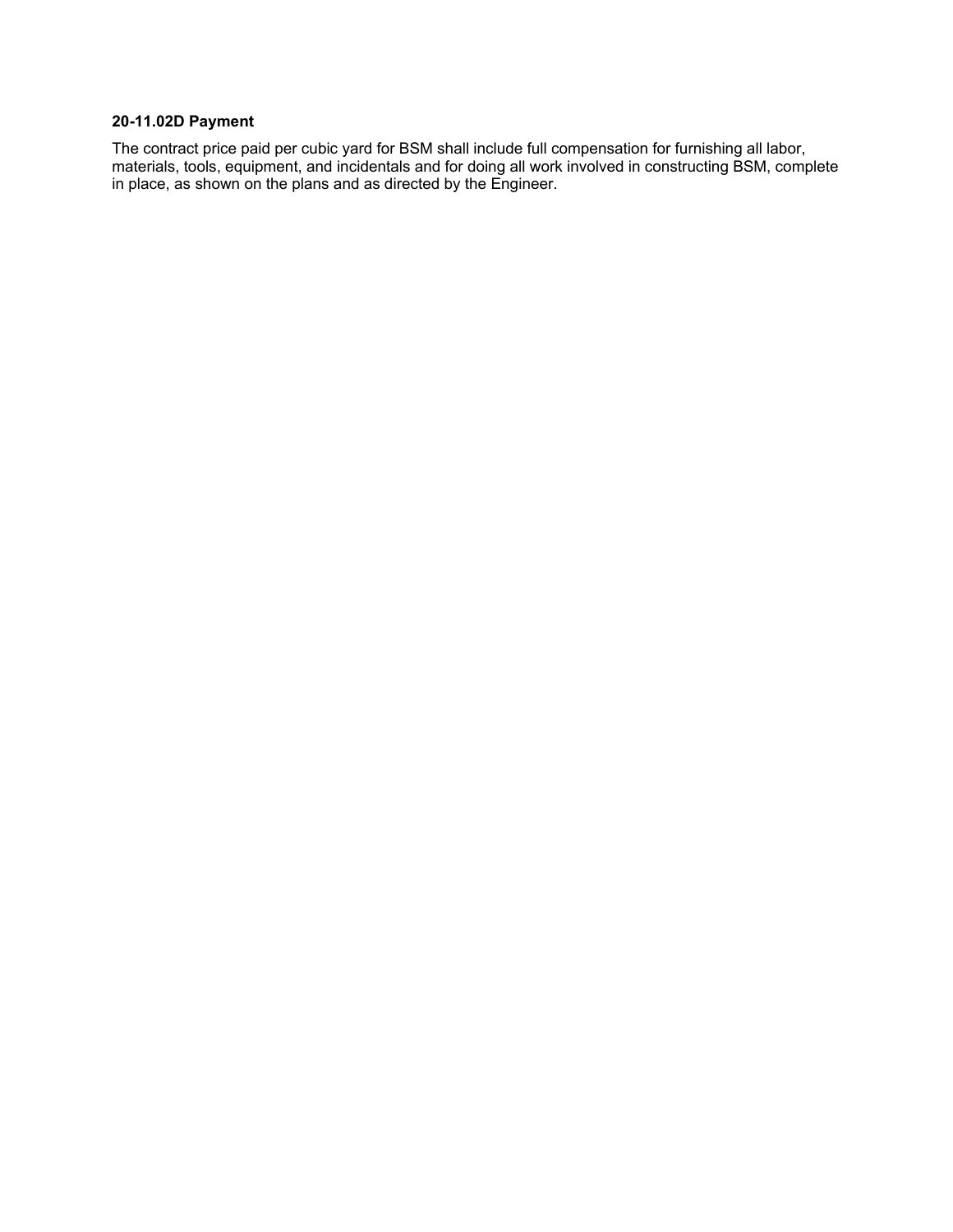## **20-11.03 CHOKER COURSE**

## **20-11.03A General**

## **20-11.03A(1) Summary**

A typical biofiltration basin includes a BSM layer underlain by an aggregate gravel reservoir layer. In order to keep the BSM from migrating into the aggregate gravel layer, a choker or filter course is used.

## **20-11.03A(2) Definitions**

Not Used

## **20-11.03A(3) Submittals**

At least 30 days prior to ordering materials, the Contractor shall submit the following to the Engineer: source/supplier of material, location of source/supplier, a physical sample of the choker course materials, aggregate gradation test using the California Test Method 202 and description of proposed methods and schedule for mixing, delivery, and placement of the material. The test results shall be no older than 120 days and shall accurately represent the materials and feed stocks that are currently available from the supplier.

## **20-11.03A(4) Quality Assurance**

Not Used

## **20-11.03B Materials**

#### **20-11.03B(1) General**

The choker course consists of two layers of choking material increasing in particle size. The top layer of the choker course shall be constructed of thoroughly washed ASTM C33 fine aggregate sand material conforming to gradation limits contained in Table 1. The bottom layer of the choker course shall be constructed of thoroughly washed ASTM No. 8 aggregate material conforming to gradation limits contained in Table 2. Each layer shall be 2-3 inches thick.

#### **20-11.03B(2) Choker Course Sand (ASTM C33)**

The sand shall be clean, washed, and 2-3 inches thick with the gradation as shown below in Table 1.

|                        | <b>Percent of Particles</b>    |
|------------------------|--------------------------------|
| Sieve Size             | <b>Smaller than Sieve Size</b> |
| 0.375 inches           | 100                            |
| No. 4 (0.187 inches)   | 95-100                         |
| No. 8 (0.093 inches)   | 80-100                         |
| No. 16 (0.046 inches)  | 50-85                          |
| No. 30 (0.024 inches)  | $25 - 60$                      |
| No. 50 (0.012 inches)  | 5-10                           |
| No. 100 (0.006 inches) | $0 - 10$                       |
| No. 200 (0.003 inches) |                                |

#### **Table 1. ASTM C33 Sand Gradation**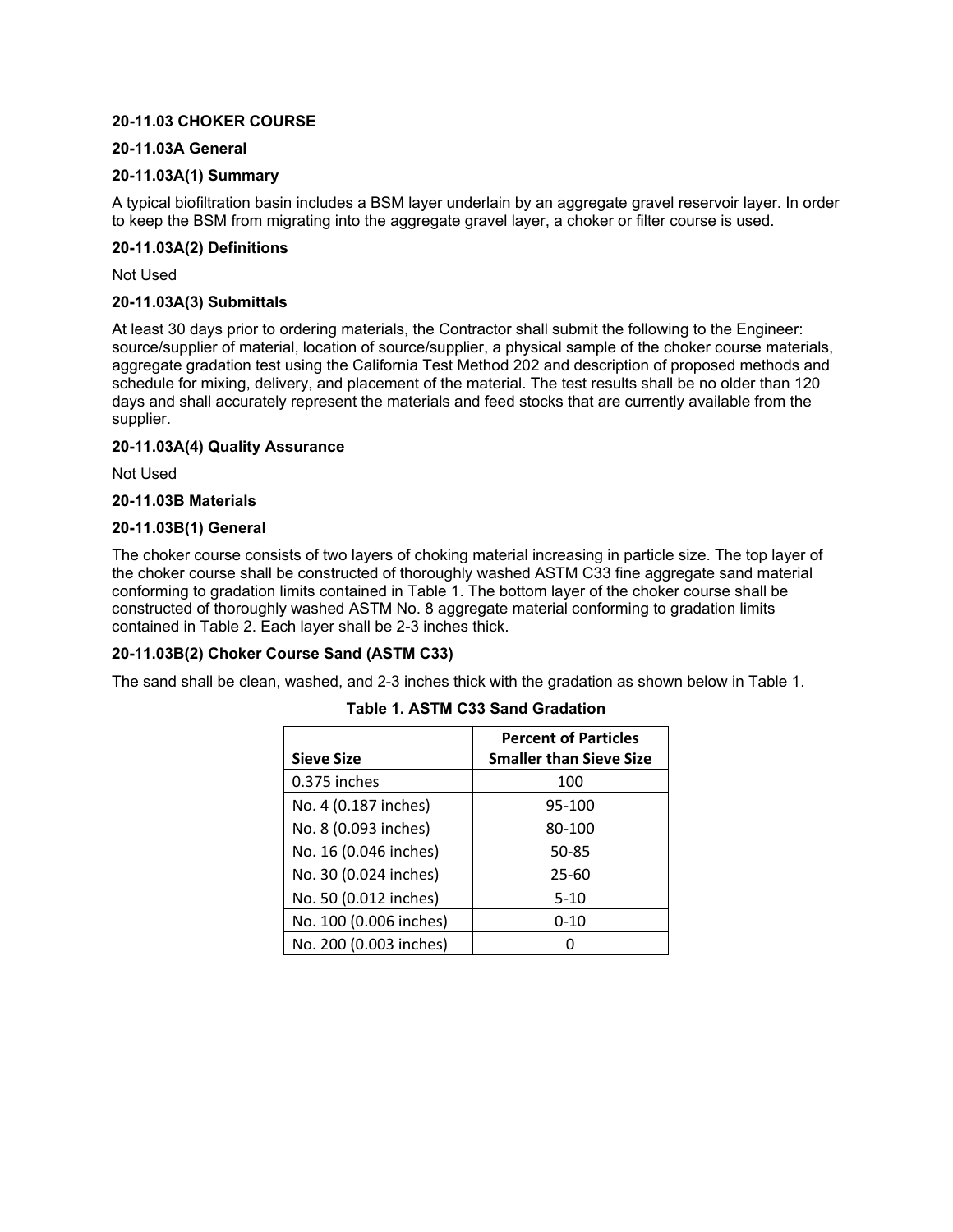# **20-11.03B(3) Choker Course Pea Gravel (ASTM No. 8)**

The pea gravel shall be clean, washed, and 2-3 inches thick with the gradation as shown below in Table 2. ASTM No. 89 Pea Gravel is also acceptable.

|                       | <b>Percent of Particles Smaller than</b><br><b>Sieve Size</b> |                    |  |
|-----------------------|---------------------------------------------------------------|--------------------|--|
| <b>Sieve Size</b>     | <b>ASTM No. 8</b>                                             | <b>ASTM No. 89</b> |  |
| 0.5 inches            | 100                                                           | 100                |  |
| 0.375 inches          | 85-100                                                        | 90-100             |  |
| No. 4 (0.187 inches)  | 10-30                                                         | 20-55              |  |
| No. 8 (0.093 inches)  | $0 - 10$                                                      | $5 - 30$           |  |
| No. 16 (0.046 inches) | 0-5                                                           | $0 - 5$            |  |
| No. 50 (0.012 inches) |                                                               | $0 - 5$            |  |

## **Table 2. ASTM No.8 Pea Gravel Gradation**

# **20-11.03C Construction**

# **20-11.03C(1) General**

# **20-11.03C(2) Delivery**

The choker course material shall be delivered to the installation site as uniform mixtures.

## **20-11.03C(3) Storage**

The Contractor shall not store materials unprotected.

#### **20-11.03C(4) Handling and Placement**

Each layer of the choker course shall be spread in one operation. The bottom layer of the filter course (ASTM No.8 or ASTM No. 89) shall be installed to a thickness of 2-3 inches. The top layer of the filter course (ASTM C33) shall be installed to a thickness of 2-3 inches. Marker stakes shall be used to ensure uniform lift thickness. Filter course material shall be lightly compacted to approximately 80% standard proctor without the use of vibratory compaction.

## **20-11.03D Payment**

The contract price paid per cubic yard for Choker Course Material shall include full compensation for furnishing all labor, materials, tools, equipment, and incidentals and for doing all work involved in constructing choker course, complete in place, as shown on the plans and as directed by the Engineer.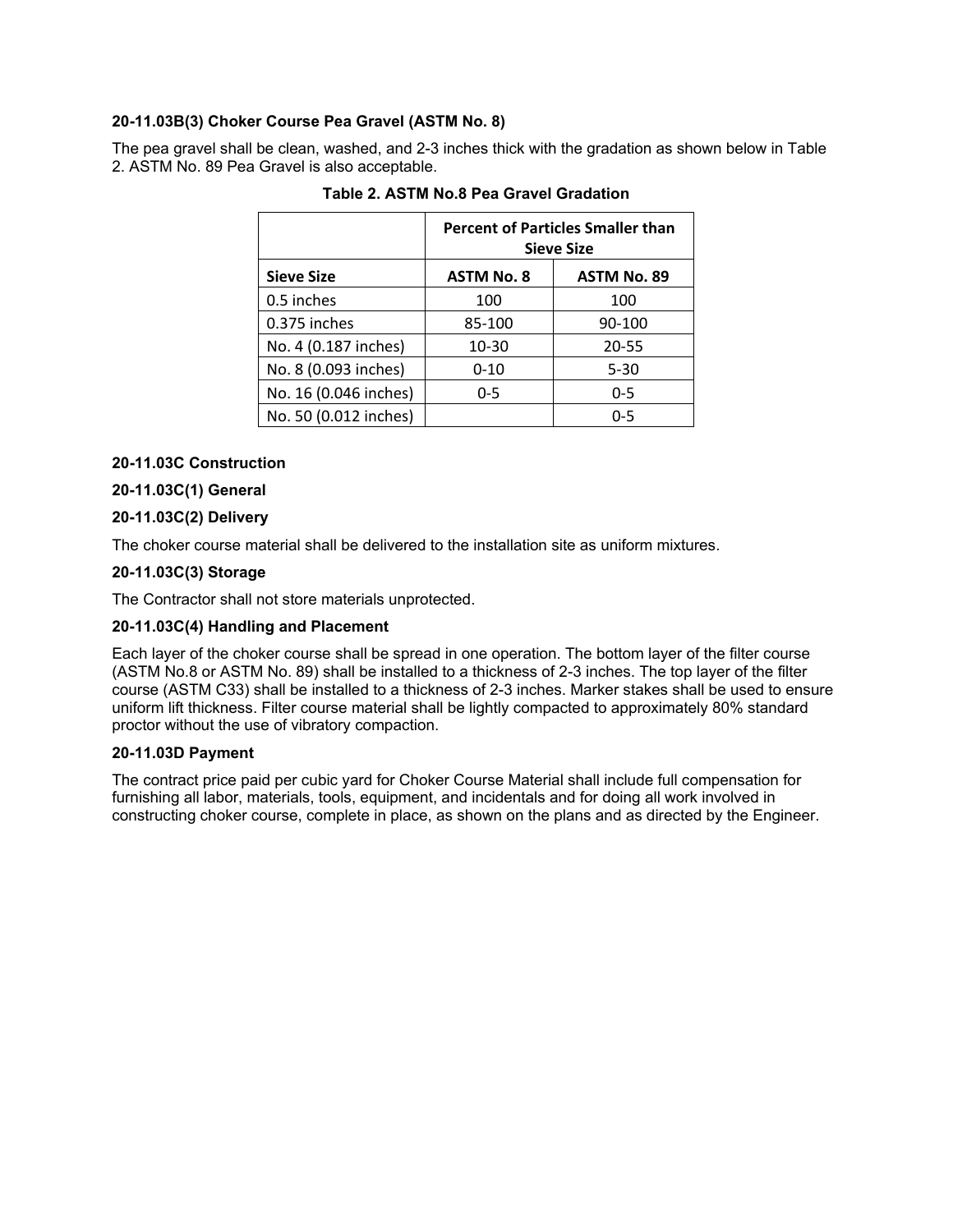## **20-11.04 RESERVOIR LAYER**

### **20-11.04A General**

#### **20-11.04A(1) Summary**

A typical biofiltration basin includes biofiltration soil media layer underlain by an aggregate gravel reservoir layer. This layer is intended as temporary storage for stormwater runoff prior to infiltration into native soils or discharge through an underdrain system.

## **20-11.04A(2) Definitions**

Not Used

#### **20-11.04A(3) Submittals**

At least 30 days prior to ordering materials, the Contractor shall submit the following to the Engineer: source/supplier of material, location of source/supplier, a physical sample of the choker course materials, aggregate gradation test using the California Test Method 202 and description of proposed methods and schedule for mixing, delivery, and placement of the material. The test results shall be no older than 120 days and shall accurately represent the materials and feed stocks that are currently available from the supplier.

#### **20-11.04A(4) Quality Assurance**

Not Used

#### **20-11.04B Materials**

#### **20-11.04B(1) Reservoir Layer Gradation**

The reservoir gravel layer shall be clean and washed gravel and crushed rock. No recycled asphalt or concrete will be permitted. AASHTO No. 57 stone shall be used with the gradation shown in Table 1. Other types of gravel may be accepted at the discretion of the Engineer. The thickness of the layer is defined in the plans.

The reservoir gravel layer shall be clean, washed, and 2-3 inches thick with the gradation as shown below in Table 1.

|                      | <b>Percent of Particles</b>    |
|----------------------|--------------------------------|
| <b>Sieve Size</b>    | <b>Smaller than Sieve Size</b> |
| 1.5 inches           | 100                            |
| 1 inch               | 95-100                         |
| $0.5$ inch           | 25-60                          |
| No. 4 (0.187 inches) | $0 - 10$                       |
| No. 8 (0.093 inches) | በ-5                            |

#### **Table 1. AASHTO No. 57 Stone Gradation**

#### **20-11.04C Construction**

**20-11.04C(1) General**

#### **20-11.04C(2) Delivery**

The reservoir layer material shall be delivered to the installation site as uniform mixtures.

#### **20-11.04C(3) Storage**

The Contractor shall not store materials unprotected.

#### **20-11.04C(4) Handling and Placement**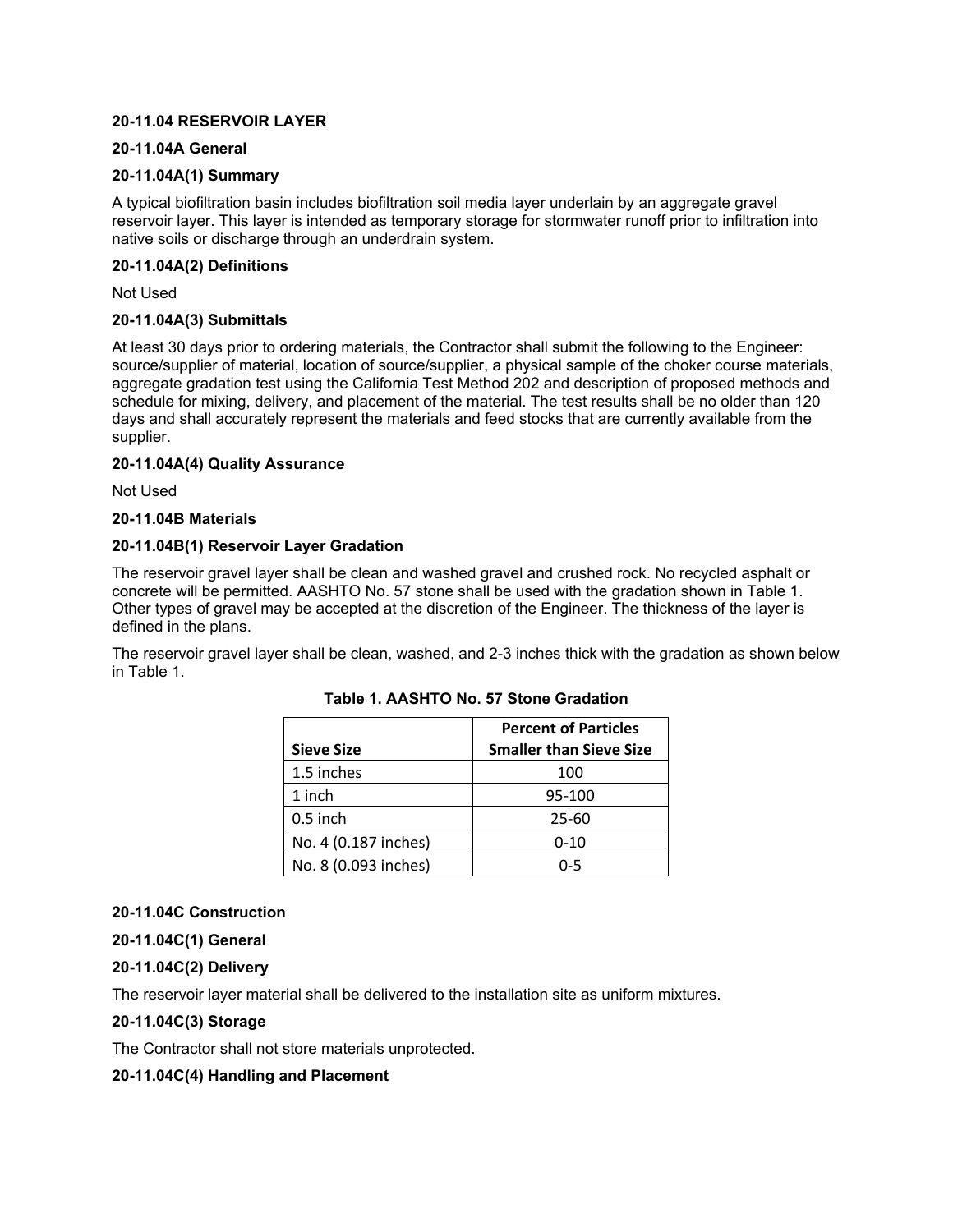The reservoir layer shall be placed in lifts no greater than 12". Marker stakes shall be used to ensure uniform lift thickness. The reservoir layer shall be lightly compacted to approximately 80% standard proctor without the use of vibratory compaction.

## **20-11.04D Payment**

The contract price paid per cubic yard for Reservoir Layer shall include full compensation for furnishing all labor, materials, tools, equipment, and incidentals and for doing all work involved in constructing choker course, complete in place, as shown on the plans and as directed by the Engineer.

## **20-11.05 IMPERMEABLE LINER**

## **20-11.05A General**

# **20-11.05A(1) Summary**

## **20-11.05A(2) Definitions**

Not Used

# **20-11.05A(3) Submittals**

Submit the following:

- 1. Certificate of compliance
- 2. Test sample representing each lot
- 3. Minimum average roll values

Label submittals with the manufacturer's name and product information.

## **20-11.05A(4) Quality Assurance**

Not Used

#### **20-11.05B Materials**

Impermeable liner must be reinforced or unreinforced tri-polymer geomembrane material made of polyvinyl chloride (PVC), ethylene interpolymer alloy, and polyurethane or a comparable polymer combination. The geomembrane must be sufficiently flexible to cover and closely conform to 90 degree edges and corners of the filter bed excavation at ambient temperatures as low as 45 degrees Fahrenheit without application of heat. Geomembrane must have the following properties, specified as minimum or maximum, not average roll properties:

#### **30 MIL Liner Properties**

| <b>Certified Properties</b>                 | <b>Test Method</b> | <b>Requirement</b> |
|---------------------------------------------|--------------------|--------------------|
| Thickness ±5%                               | <b>ASTM D 5199</b> | 0.030"             |
| Tensile - Ib. force/in. width, min          | ASTM D 882         | 73                 |
| 100% Modulus - Ib. force/in.<br>width, min. | ASTM D 882         | 30                 |
| Tear Strength (lb./in., min.)               | <b>ASTM D 1004</b> | 8                  |
| Dimensional Stability (% change<br>$max.$ ) | <b>ASTM D 1204</b> | 3                  |
| Impact Cold Crack (°C)                      | <b>ASTM D 1790</b> | $-29$              |
| <b>Index Properties</b>                     | <b>Test Method</b> | <b>Requirement</b> |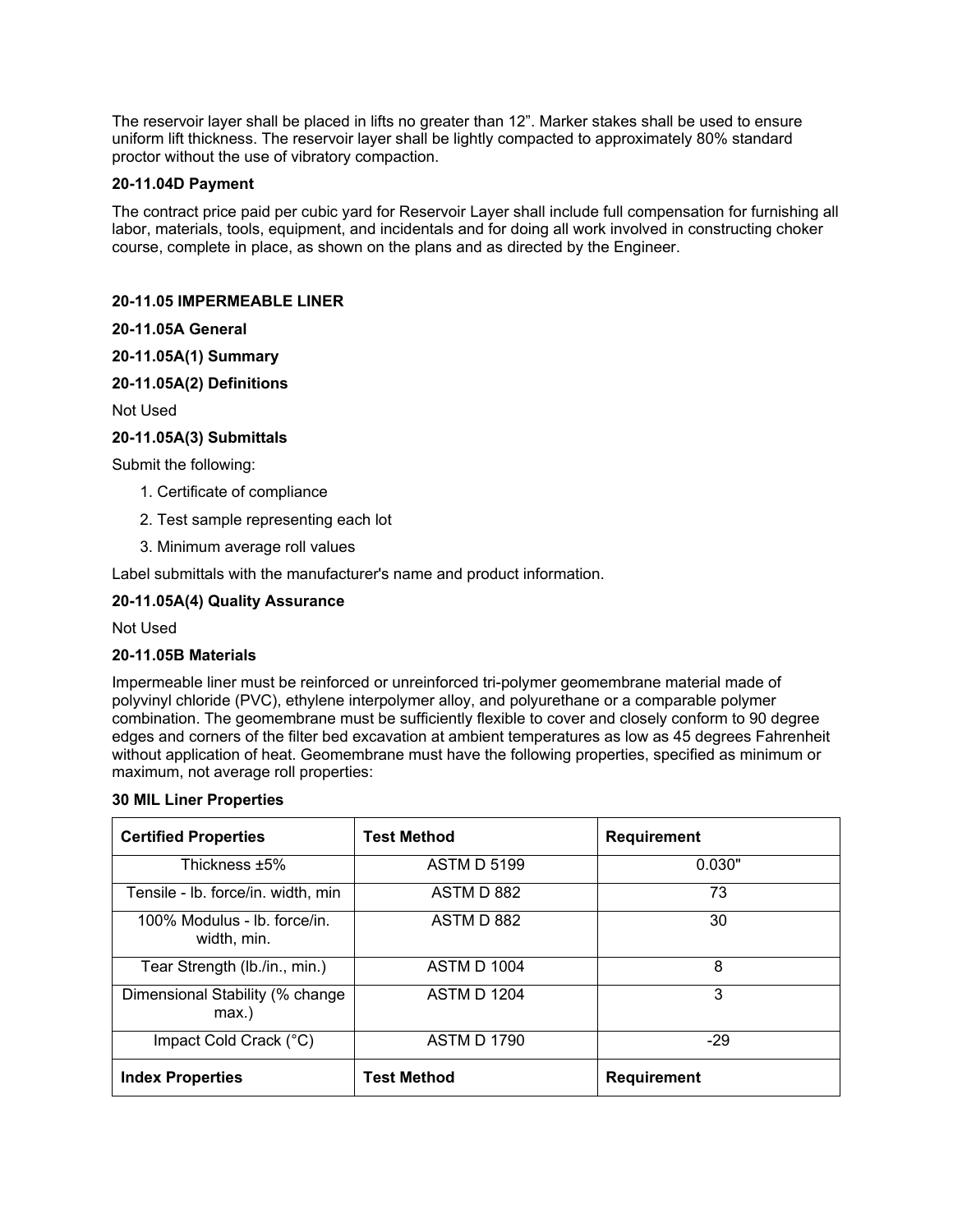| Specific Gravity (min.)                      | ASTM D 792            | 1.20 |
|----------------------------------------------|-----------------------|------|
| Water Extraction (%, max.)                   | <b>ASTM D 1239</b>    | 0.15 |
| Volatile Loss (%, max.)                      | <b>ASTM D 1203(A)</b> | 0.70 |
| Resistance to Soil Burial (%<br>change max.) | <b>ASTM G 160</b>     |      |
|                                              |                       | 5    |
| 1. Breaking Factor                           |                       | 20   |
| 2. Elongation at Break                       |                       | 20   |
| 3. Modulus at 100% Elongation                |                       |      |
| Hydrostatic Resistance (psi,<br>$min.$ )     | ASTM D $751(A)$       | 100  |
| Plasticizer Min. Ave. Molecular<br>Weight    | <b>ASTM D 2124</b>    | 400  |

| <b>Minimum Specifications for EPI Factory Fabricated Seams:</b> |                    |      |  |
|-----------------------------------------------------------------|--------------------|------|--|
| Peel Strength, Ibs./in. width                                   | ASTM D 7408        | 15   |  |
| Shear Strength, Ibs./in. width                                  | <b>ASTM D 7408</b> | 58.4 |  |

All factory-produced seams must have a minimum bonded width of 1-1/4 inches, and must have a minimum shear strength of 320 pounds when tested in accordance with ASTM D 751 (Modified per NSF Standard No. 54). Failure must occur in the base geomembrane material.

Submit a Certificate of Compliance from the manufacturer of the geomembrane.

# **20-11.05C Construction**

Impermeable liner must be placed directly on the surface excavation as shown. The excavated surface must be clean and free of sharp objects. Field seams must have an overlap of 12 inches minimum. Field seams must be bonded with an electrically-heated hot-wedge device as recommended by the manufacturer. Hot air extrusion welding devices or solvent bonding chemicals must not be used. The temperature of the bonded geomembrane must not exceed 165 degrees Fahrenheit immediately before contacting the filter bed excavation. Before installation of geomembrane, demonstrate to the Engineer that the equipment, techniques, and personnel proposed for the bonding of field seams can produce vapor-tight seams under similar weather and work conditions near the job site. Field seams must be inspected and, when ordered by the Engineer, must be tested and pass the Vacuum Box Test. Construction equipment must not be operated directly on the geomembrane. Any material damaged by your equipment or operations must be replaced or repaired to the satisfaction of the Engineer.

#### **20-11.05D Payment**

The contract price paid per square yard for impermeable liner shall include full compensation for furnishing all labor, materials, equipment, tools, and incidentals necessary to install the geomembrane lining, including field seams, complete in place, as shown on the plans, and as directed by the Engineer. The quantity to be paid for will be the area covered not including additional geomembrane for overlapping seams.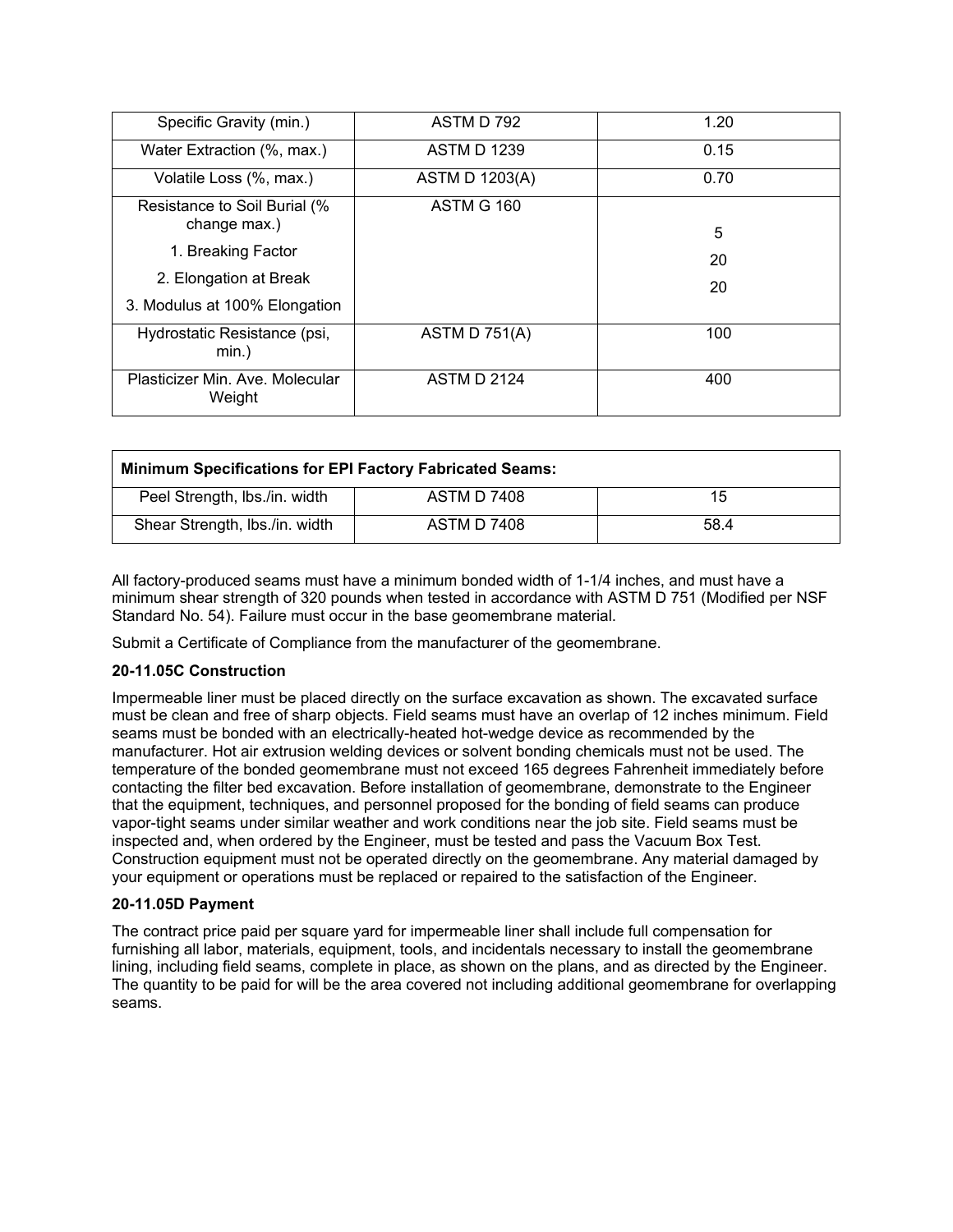# **20-11.06 STRUCTURAL SOIL**

## **20-11.06A General**

## **20-11.06A(1) Summary**

Section 20-11.03 includes specification for all Structural Soil work and related items as indicated on the drawings or as specified herein.

## **20-11.06A(2) Definitions**

Not Used

## **20-11.06A(3) Submittals**

At least 30 days prior to ordering materials, the installing contractor shall submit to the Engineer representative samples, certificates, manufacturer's literature and test results per the manufacturer's specifications. No materials shall be ordered until the required samples, certificates, manufacturer's literature, producer's current license and test results have been reviewed and approved by the Engineer. The Engineer reserves the right to reject any material that does not meet the manufacturer's specifications. Delivered materials shall closely match the approved samples.

## **20-11.06A(4) Quality Assurance**

Quality assurance procedures and testing shall meet the requirements of the manufacturer's specifications.

#### **20-11.06B Materials**

Structural Soil shall be selected from the products as described below or approved equal. Soil mix requirements shall be per manufacturer's specifications. Acceptable soil systems include suspended pavements, structural cells, and several types of structural soils:

- A. Suspended pavements include structural slabs that span between structural supports that allow uncompacted growing soil beneath the sidewalk, and commercially available structural systems. Manufacturer details and certification must be provided for commercial systems. Structural calculations and details must be provided for Suspended Pavement installations.
- B. Structural cells Such as Silva Cell™ or StrataCell™ are commercially-available structural systems placed subsurface that support the sidewalk and are filled with amended soil. Manufacturer details and certification must be provided for commercial systems. Amended soil placed within structural cells shall be a minimum of 30 inches.
- C. Proprietary structural soil systems, such as CU-Structural Soil™ or Stalite Structural Soil, or equivalent, may be used.

#### **20-11.06C Construction**

Delivery, storage, handling, site preparation and installation shall meet the requirements of the manufacturer's specifications.

#### **20-11.06D Payment**

The contract price paid per the bid item unit of measure for Structural Soil shall include full compensation for furnishing all labor, materials, tools, equipment, and incidentals and for doing all work involved in constructing Structural Soil, complete in place, as shown on the plans and as directed by the Engineer.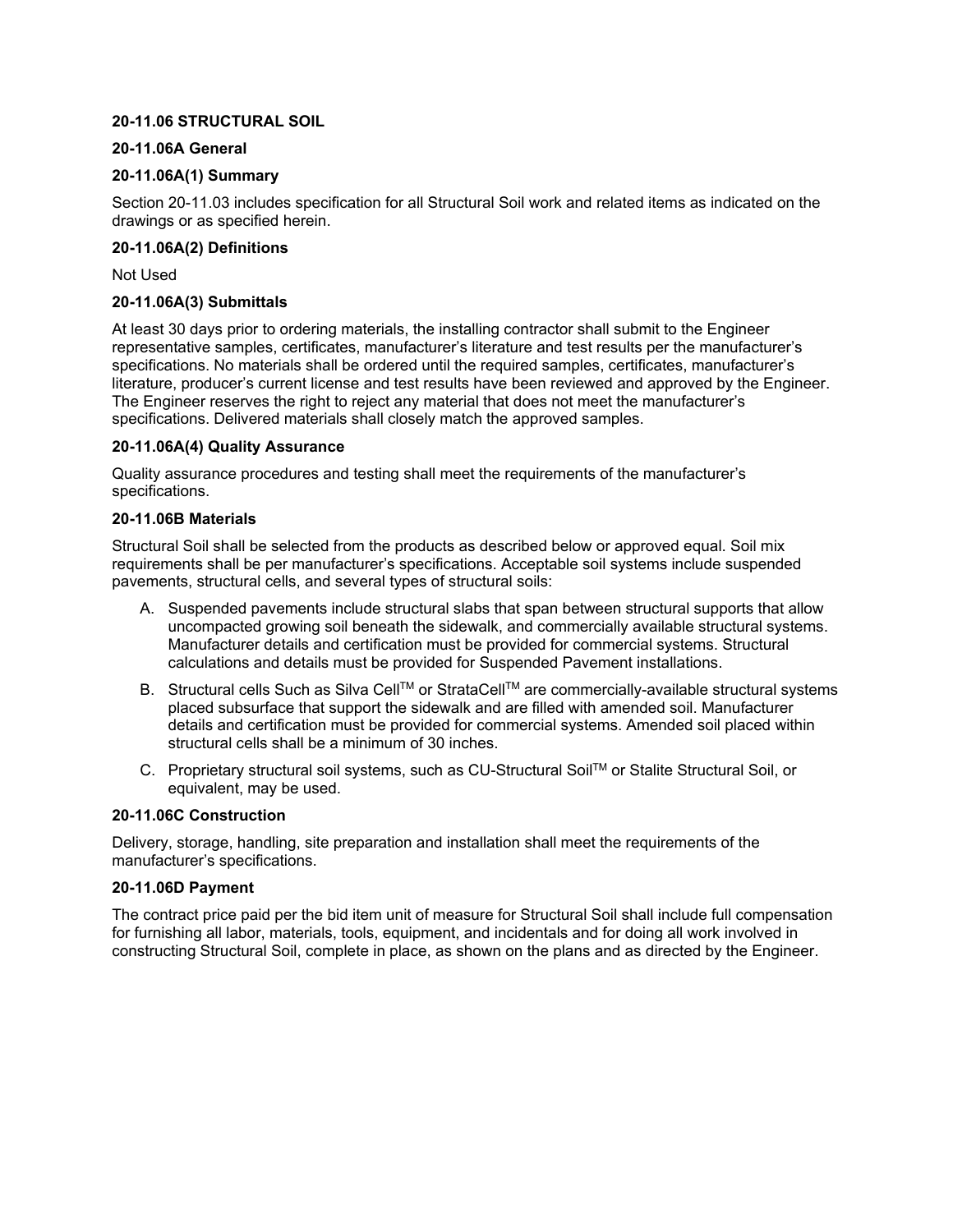# **20-11.07 BIOFILTRATION SOIL MEDIA FOR NUTRIENT IMPAIRMENTS**

# **20-11.07A General**

# **20-11.07A(1) Summary**

Bioretention Soil Media (BSM) for nutrient impaired receiving waters is intended to filter storm water and support plant growth while further reducing the potential to leach nutrients. This specification includes requirements that apply to BSM used in stormwater treatment BMPs, including bioretention and biofiltration that drain to receiving waters impaired by nutrients.

BSM shall conform to the provisions in Caltrans 2015 Standard Specifications Division III, Section 19 "Earthwork" and Section 20 "Landscape."

A summary of BSM specification requirements is included in Table 1.

| <b>Component</b>                          | <b>Requirement</b>                                                                                                         |
|-------------------------------------------|----------------------------------------------------------------------------------------------------------------------------|
| <b>BSM Material Composition</b>           | Sand: 60-70% by volume                                                                                                     |
|                                           | Coco Coir: 20-25% by volume                                                                                                |
|                                           | Biochar: 10-15% by volume                                                                                                  |
| Alternative Blends                        | Acceptable but subject to approval by the Engineer.                                                                        |
| <b>BSM Permeability</b>                   | Greater than 5 inches/hour; testing is required to<br>demonstrate.                                                         |
| <b>Agronomic Suitability Requirements</b> | Limits for salts and potential toxins.                                                                                     |
| <b>Water Quality Related Limits</b>       | Requirements related to specific pollutants when water<br>quality of receiving waters is impaired for those<br>pollutants. |

**Table 1. BSM Specification Requirement Summary**

# **20-11.07A(2) Definitions**

Not Used

# **20-11.07A(3) Submittals**

At least 30 days prior to ordering materials, you shall submit the following to the Engineer: source/supplier of BSM, location of source/supplier, a physical sample of the BSM, whole BSM test results from a third party independent laboratory, test results and/or manufacturer specification sheets for individual component materials as required, and description of proposed methods and schedule for mixing, delivery, and placement of BSM. The test results shall be no older than 120 days and shall accurately represent the materials and feed stocks that are currently available from the supplier.

# **20-11.07A(4) Quality Assurance**

Close adherence to the material quality controls herein are necessary in order to support healthy vegetation, minimize pollutant leaching, and assure sufficient permeability to infiltrate/filter runoff during the life of the facility. Amendments may be included to adjust agronomic properties. Acceptance of the material will be based on test results certified to be representative. Test results shall be conducted no more than 120 days prior to delivery of the blended BSM to the project site. For projects installing more than 100 cubic yards of BSM, batch-specific tests of the blended mix shall be provided to the Engineer for every 100 cubic yards of BSM along with a site plan showing the placement locations of each BSM batch within the facility.

Test results shall demonstrate conformance to agronomic suitability, hydraulic suitability, and chemical suitability criteria listed in Sections 20-11.07A(4)(a), 20-11.07A(4)(b), and 20-11.07A(4)(c) respectively. No delivery, placement, or planting of BSM shall begin until test results confirm the suitability of the BSM.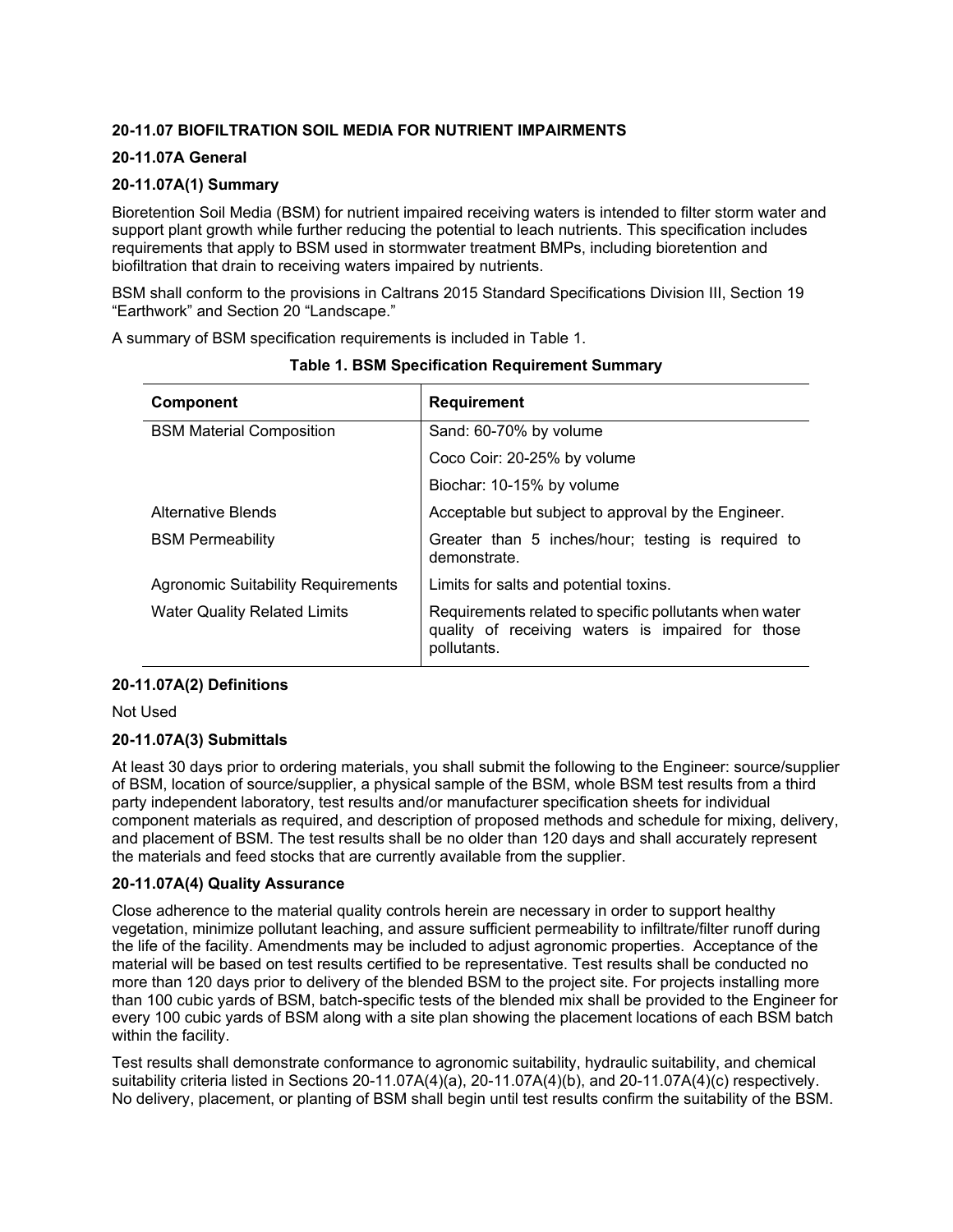You shall submit a written request for approval which shall be accompanied by written analysis results from a written report of a testing agency. The testing agency must be registered by the State for agronomic soil evaluation laboratory test fees shall be paid for by you.

# **20-11.07A(4)(a) Agronomic Suitability**

The BSM shall conform to the requirements herein to support plant growth. BSM which requires amending to comply with the below specifications shall be uniformly blended and tested in its blended state prior to testing and delivery:

- h) pH range shall be between 6.0-8.5.
- i) Salinity shall be between 0.5 and 3.0 millimho/cm (as measure by electrical conductivity)
- j) Sodium absorption ratio (SAR) shall be less than 5.0
- k) Cation exchange capacity shall be greater than 10 meq/100 g.

Test results shall show the following information:

- d) Date of testing
- e) Project name, your name, and source of materials and supplier name
- f) Copies of all testing reports including, at a minimum, analytical results sufficient to confirm compliance with all requirements listed in this section.

# **20-11.07A(4)(b) Hydraulic Suitability**

The blended BSM shall have the appropriate hydraulic properties for filtering stormwater. The BSM shall conform to the requirements herein to support plant growth. BSM which requires amending, shall be uniformly blended and tested in its blended state prior to testing and delivery.

## **20-11.07A(4)(b)(i) Testing**

The saturated hydraulic conductivity of the whole BSM shall be measured according to the method detailed in the measurement of hydraulic conductivity (USDA Handbook 60, method 34b), commonly available as part of standard agronomic soil evaluation.

The BSM shall have a hydraulic conductivity of at least 5-inches per hour, or at least 2 times higher than the design infiltration rate of the underlying soil, whichever is greater.

# **20-11.07A(4)(c) Chemical Suitability for Areas Draining to Impaired Receiving Waters**

#### **20-11.07A(4)(c)(i) General**

Limits may be waived at the discretion of the Engineer if it is determined by the Engineer that it is unreasonable to meet the specification using locally-available materials (available within 100 miles).

# **20-11.07A(4)(c)(ii) Testing**

Potential for pollutant leaching shall be assessed using the Saturated Media Extract Method (aka, Saturation Extract) that is commonly performed by agronomic laboratories. Samples may be rinsed with up to five pore volumes before collecting extract for analysis.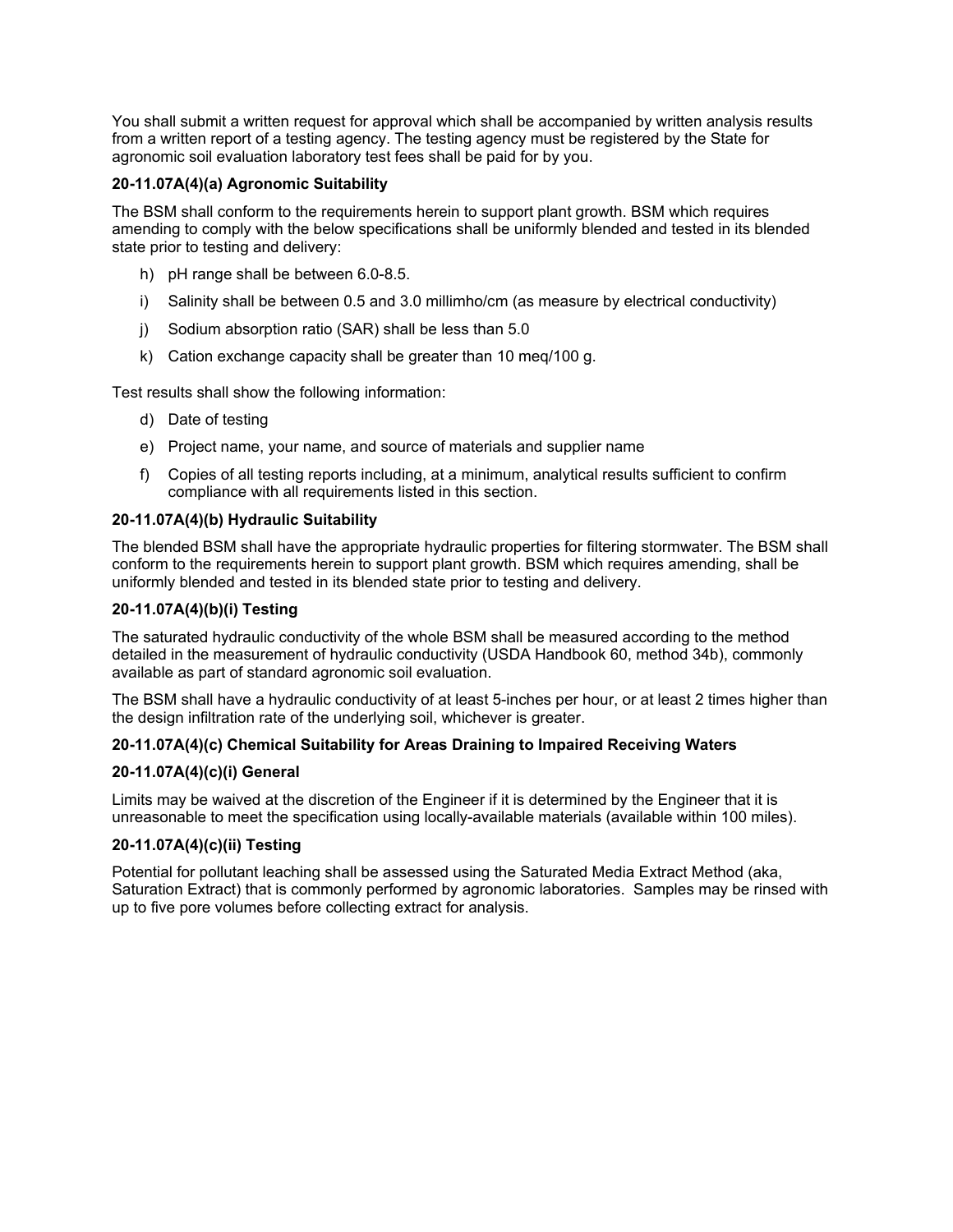## **20-11.07A(4)(c)(iii) BSM Limits in Areas Draining to Nutrient Impaired Receiving Waters**

The limits in this section are in terms of the concentration of a parameter in water that has been contacted with the BSM.

| Table 4. BSM Limits |                           |  |
|---------------------|---------------------------|--|
| <b>Pollutant</b>    | <b>Saturation Extract</b> |  |
| Phosphorus          | $<$ 1 mg/L                |  |

#### **20-11.07B Materials**

## **20-11.07B(1) General**

Not Used

## **20-11.07B(2) Sand for BSM**

#### **20-11.07B(2)(a) General**

Sand used in BSM should preferably be washed prior to delivery. If sand is not washed it must still meet sieve analysis requirements in Table 5. ASTM C-33 sand, size #16 sand, and size #12/20 sand are all appropriate sand types for BSM.

## **20-11.07B(2)(b) Gradation Limits**

A sieve analysis shall be performed in accordance with California Test 202, ASTM D 422, or approved equivalent method to demonstrate compliance with the gradation limits shown in Table 5. Fines passing the No. 200 sieve shall be non-plastic.

|                        | <b>Percentage Passing Sieve (by weight)</b> |                |
|------------------------|---------------------------------------------|----------------|
| Sieve Size (ASTM D422) | <b>Minimum</b>                              | <b>Maximum</b> |
| $3/8$ -inch            | 100                                         | 100            |
| #4                     | 90                                          | 100            |
| #8                     | 70                                          | 100            |
| #16                    | 40                                          | 95             |
| #30                    | 15                                          | 70             |
| #40                    | 5                                           | 55             |
| #100                   | 0                                           | 15             |
| #200                   | 0                                           | 5              |
|                        |                                             |                |

#### **Table 5. Sand Gradation Limits**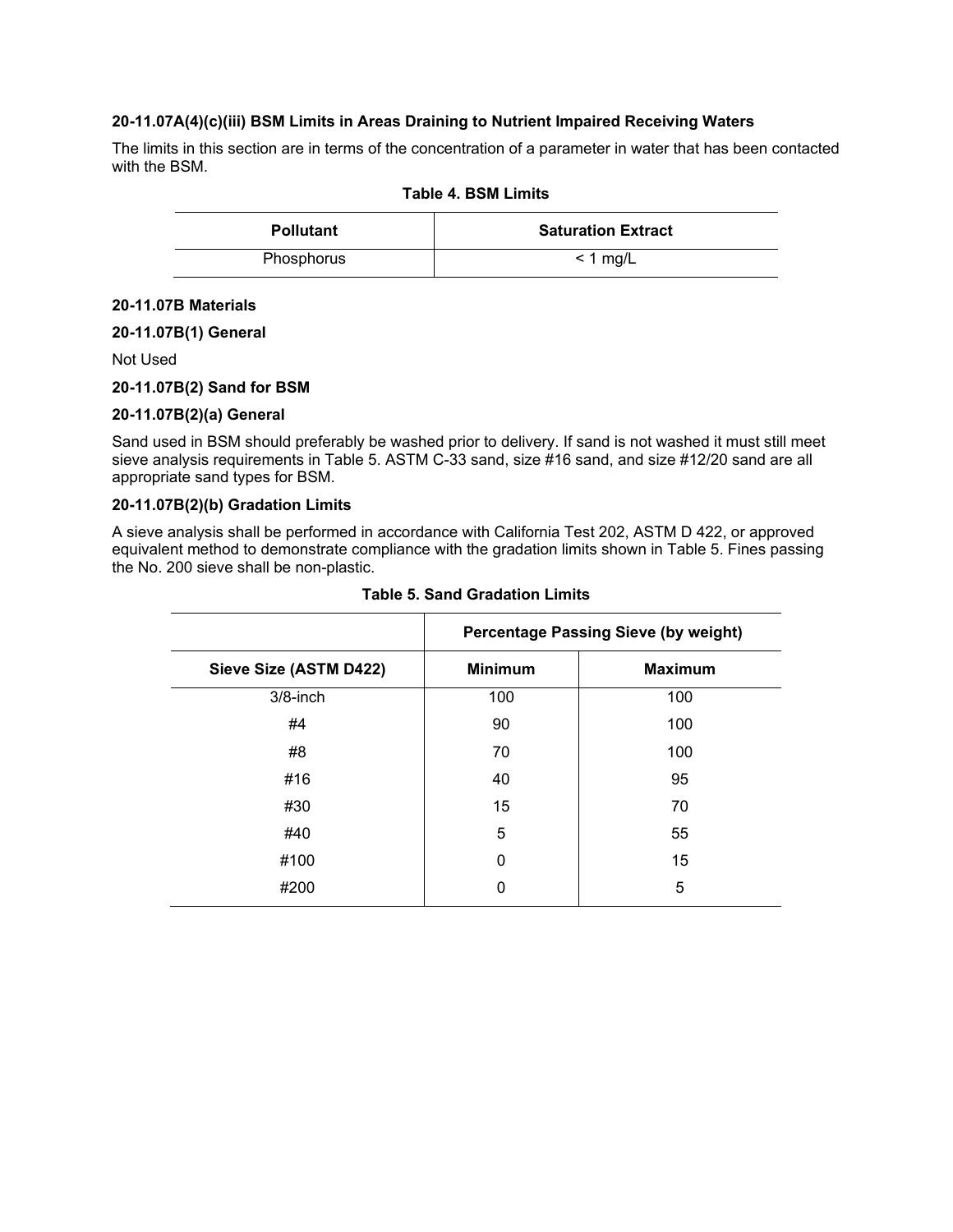# **20-11.07B(3) Coconut Coir for BSM**

## **20-11.07B(3)(a) General**

Coconut coir is a renewable resource harvested from ground mature coconut husk.

## **20-11.07B(3)(b) Testing**

Coconut coir is often processed in salt water. Testing is required to assure that the material has been washed sufficiently to remove excess salinity and other potential pollutants.

| <b>Specification Metric</b>             | <b>Analytical Method</b>         | <b>Numeric Range</b>   |
|-----------------------------------------|----------------------------------|------------------------|
| Electrical conductivity                 | <b>Saturation Extract Method</b> | $<$ 4 mmhos/cm         |
| <b>Synthetic Precipitation Leaching</b> | <b>Saturation Extract Method</b> | TP: $max 0.1$ mg/L.    |
| Protocol                                |                                  | Ortho-P: max 0.1 mg/L. |
|                                         |                                  | Diss Cu: max 8 µg/L.   |
|                                         |                                  | NO3-NO2: max 0.1 mg/L  |

#### **Table 6. Coconut Coir Testing Limits**

#### **20-11.07B(4) Biochar for BSM**

#### **20-11.07B(4)(a) General**

Biochar is a charcoal-like soil amendment that is made from burning waste organic material in an oxygen free process called pyrolysis. It is a high carbon wood ash. The material shall be derived from wood not bone or manure. It shall be a medium coarse texture with minimal fines.

#### **20-11.07B(4)(b) Testing**

#### **Table 7. Biochar Testing Limits**

| <b>Specification Metric</b>             | <b>Analytical Method</b>         | <b>Numeric Range</b>   |
|-----------------------------------------|----------------------------------|------------------------|
| Maximum passing 100 sieve               | Sieve analysis                   | 10 percent             |
| <b>Synthetic Precipitation Leaching</b> | <b>Saturation Extract Method</b> | TP: $max 1.2$ mg/L.    |
| Protocol                                |                                  | Ortho-P: max 1.2 mg/L. |
|                                         |                                  | Diss Cu: max 5 µg/L.   |
|                                         |                                  | NO3+NO2: max 0.1 mg/L  |

#### **20-11.07C Construction**

## **20-11.07C(1) General**

BSM shall be thoroughly mixed prior to delivery using mechanical mixing methods such as a drum mixer. You shall protect soils and mixes from absorbing excess water and from erosion at all times.

#### **20-11.07C(2) Delivery**

You shall not deliver or place soils in wet or muddy conditions.

#### **20-11.07C(3) Storage**

You shall not store materials unprotected during large rainfall events (>0.25-inches). If water is introduced into the material while it is stockpiled, you shall allow the material to drain to the acceptance of the Engineer before placement.

#### **20-11.07C(4) Handling and Placement**

BSM shall be lightly compacted and placed in loose lifts approximately 12-inches (300 mm) to ensure reasonable settlement without excessive compaction. Compaction within the BSM area should not exceed 75 to 85% standard proctor within the BSM. Machinery shall not be used in the bioretention facility to place the BSM. A conveyor or spray system shall be used for media placement in large facilities. Low ground pressure equipment may be authorized for large facilities at the discretion of the Engineer. Placement methods and BSM quantities shall account for approximately 10% loss of volume due to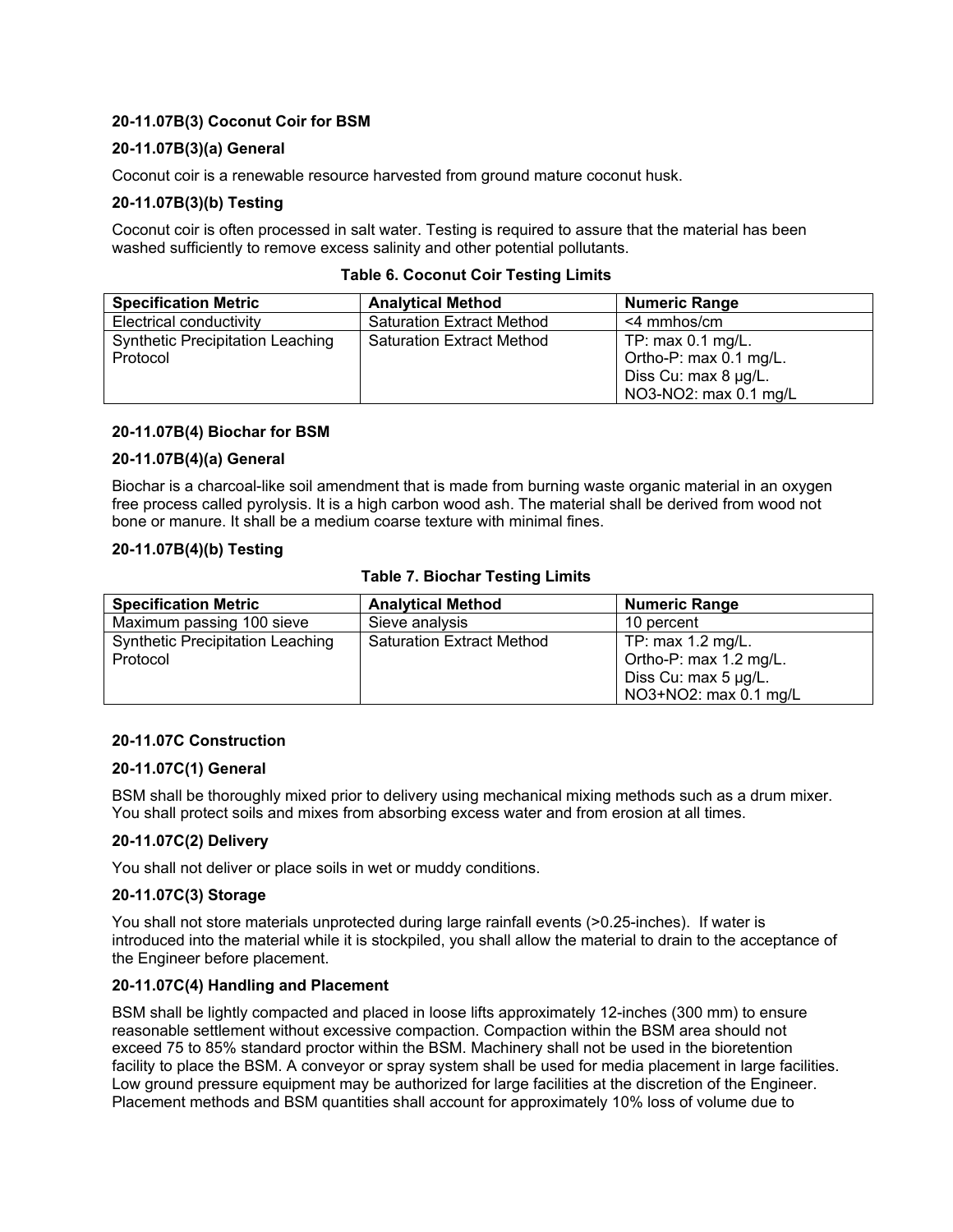settling. Planting methods and timing shall account for settling of media without exposing plant root systems.

# **20-11.07D Payment**

The contract price paid per cubic yard for Bioretention Soil Media shall include full compensation for furnishing all labor, materials, tools, equipment, and incidentals and for doing all work involved in constructing Bioretention Soil Media, complete in place, as shown on the plans and as directed by the Engineer.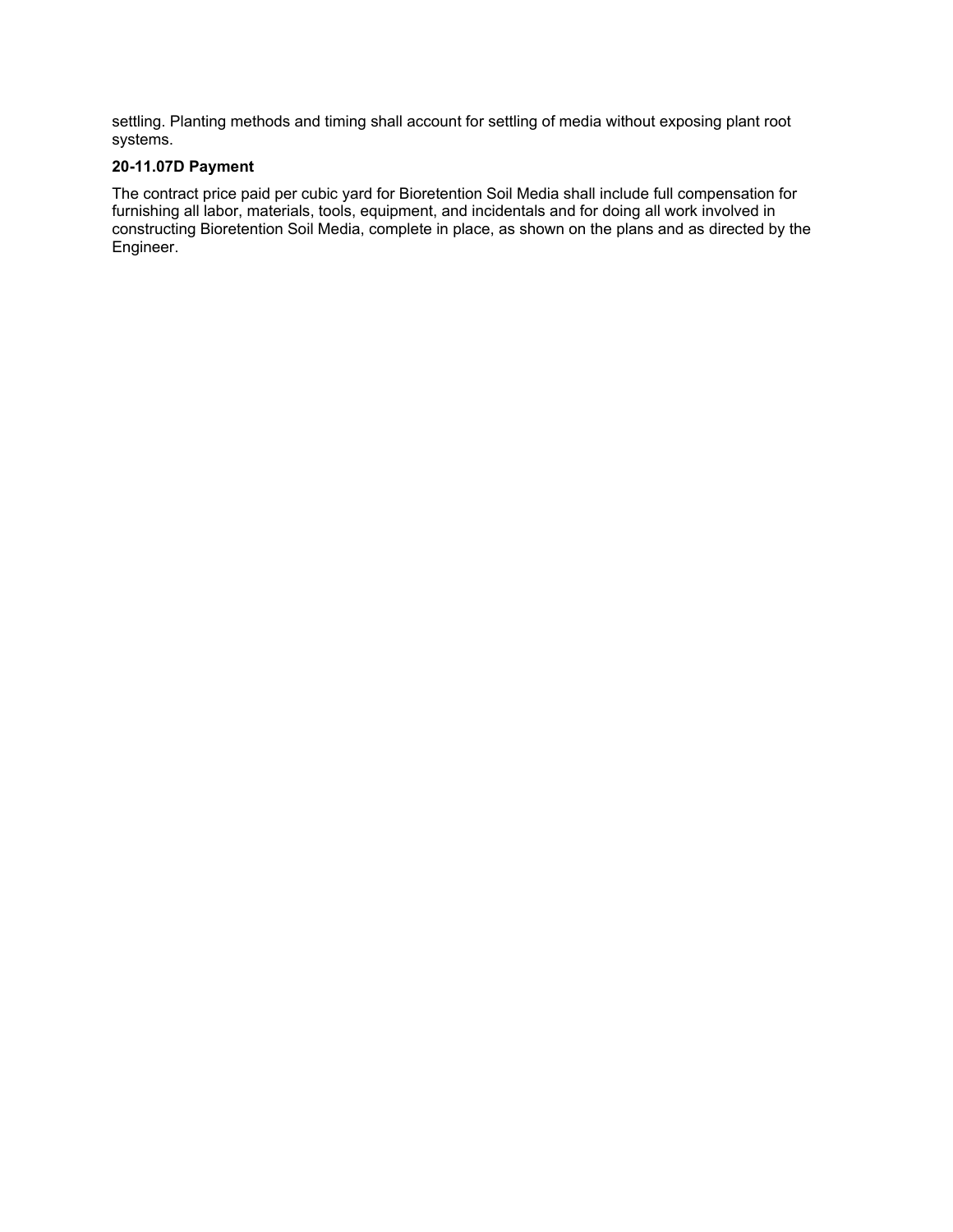## **20-11.08 PERMEABLE CONCRETE PAVEMENT**

## **20-11.08A General**

## **20-11.08A(1) Summary**

This section includes specifications for furnishing, constructing, and curing permeable concrete pavement.

Permeable concrete must comply with Caltrans 2015 Standard Specifications Section 90-2 "Minor Concrete," except that Section 90-2.02B "Cementitious Material" does not apply.

## **20-11.08A(2) Definitions**

Not Used

## **20-11.08A(3) Submittals**

Submit test data supporting your minimum cementitious material determination. Using trial batches is recommended.

Submit documentation of certifications of permeable concrete placement crew members.

Submit cores.

Before starting permeable concrete work, submit:

- 1. Test results for the void content of hardened concrete. Use core specimens obtained from a previous project that used the same mix design or from trial batch concrete. Calculate void content under section 20-11.08A(4)(g).
- 2. Test results for the void content of fresh concrete under ASTM C 1688/C 1688M.

## **20-11.08A(4) Quality Assurance**

## **20-11.08A(4)(a) General**

Not Used

#### **20-11.08A(4)(b) Test Panels**

The Engineer uses authorized test panels as the standard when evaluating the texture and color of the pavement surface.

Before paving operation starts, construct test panels at the jobsite. Use the materials, tools, equipment, personnel, and methods you will use in the work. Construct at least 2 test panels. Each panel must be at least 225 sq ft. If joints are shown, construct the joints within each panel. Test panels must meet the requirements for surface finish, void content, infiltration rate, thickness, and joints.

Take 3 core samples from each panel. The void content of each core must be within the specified range. Perform an infiltration rate test on each test panel.

If the Engineer rejects the test panels, construct new test panels.

Obtain authorization of the test panels before placing other permeable concrete pavement.

Remove and dispose of rejected test panels. Authorized test panels must remain in place until all permeable concrete pavement is completed. If authorized test panels are not constructed within the limits shown for permeable concrete pavement, remove and dispose of them.

#### **20-11.08A(4)(c) Prepaving Conference**

Contractor shall schedule a prepaving conference at a mutually agreed upon time and place to meet with the Engineer. Make the arrangements for the conference facility. Contractor shall discuss methods of performing each item of the work.

Prepaving conference attendees must sign an attendance sheet provided by the Engineer. The prepaving conference must be attended by your: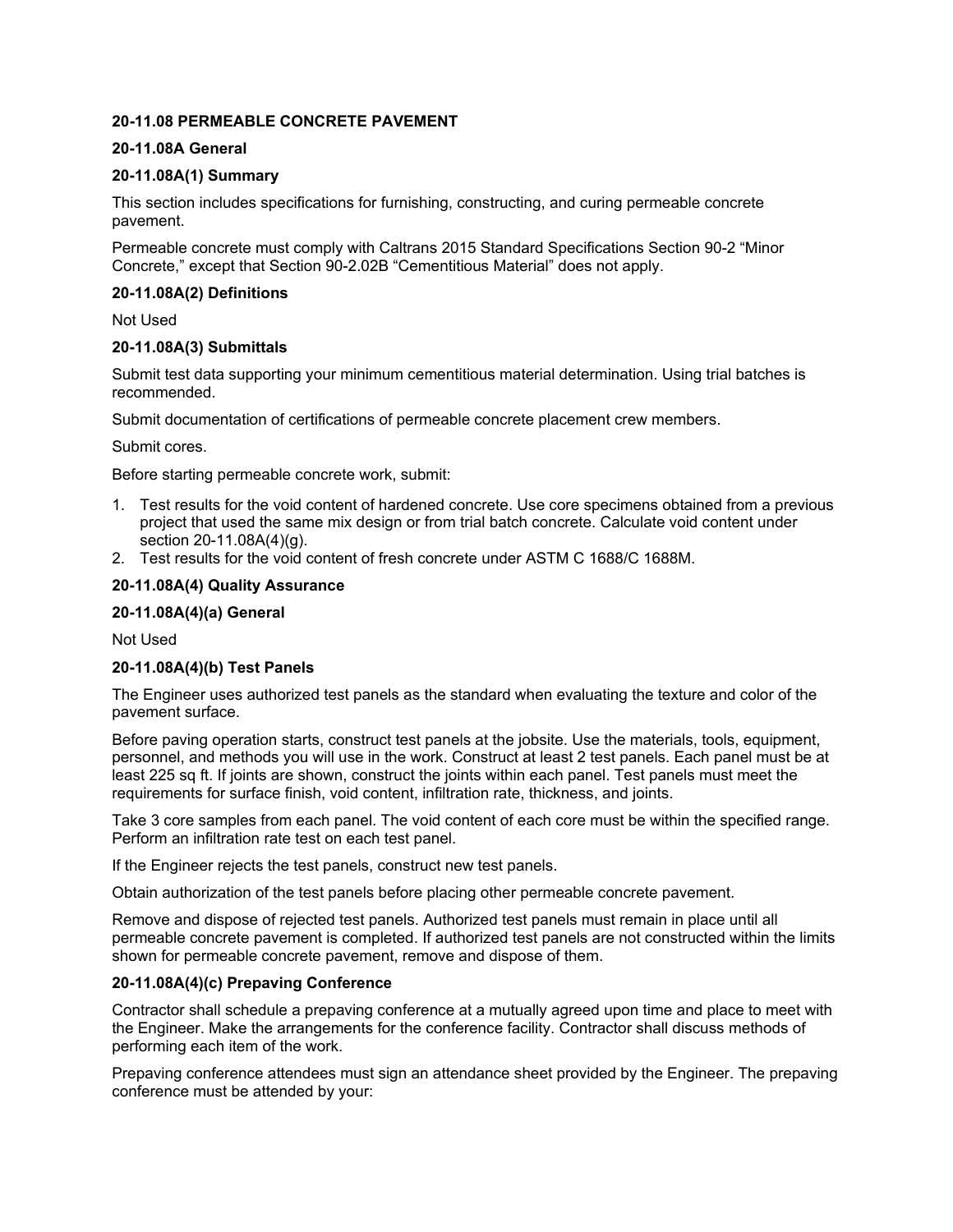- 1. Project superintendent
- 2. Permeable concrete construction foreman and your National Ready Mix Concrete Association (NRMCA) certified permeable concrete craftsman. If you do not employ a craftsman, your NRMCA certified permeable concrete installer must attend.
- 3. Earthwork construction foreman
- 4. Base construction foreman
- 5. Concrete quality control or technical services manager.

Do not start paving work until the listed personnel have attended the prepaving conference.

## **20-11.08A(4)(d) Personnel Qualifications**

The paving crew must meet one of the following criteria:

- 1. Crew must employ 1 or more NRMCA certified pervious concrete craftsman who must be onsite actively working with and guiding the placement crew during permeable concrete placement.
- 2. Crew must employ 3 or more NRMCA certified pervious concrete installers who must be onsite actively working with and guiding the placement crew during permeable concrete placement.
- 3. Crew must employ 1 or more NRMCA certified pervious concrete installer and 3 or more NRMCA certified pervious concrete technicians who must all be onsite actively working with and guiding the placement crew during permeable concrete placement.

## **20-11.08A(4)(e) Plastic Concrete Testing**

For each day of paving, test permeable concrete for unit weight under ASTM C 1688 at least once for each 150 cu yd placed or fraction thereof. Unit weight must be within 5 lb/cu ft of the submitted mixture proportions.

## **20-11.08A(4)(f) Cores**

For each day of paving, core 3 samples for each 10,000 sq ft or fraction thereof. The Engineer determines coring locations.

# **20-11.08A(4)(g) Void Content**

The void content must be 22 percent or less.

The Contractor shall calculate the void content of a core specimen using the following equation:

$$
V = 100 - [(Ws-Wi) \times 4 \times F/(H \times D^2 \times Pi)] \times 100
$$

where: *V* = void content, percent *Ws* = saturated weight of the core under ASTM C 140, lb or g *Wi* = immersed weight of the core under ASTM C 140, lb or g *F* = 27.69 if measurements are in pounds and inches, 1000 if measurements are in grams and mm  $H =$  height of the core, inches or mm *D* = diameter of the core, inches or mm *Pi* = 3.14159

Dimensions *D* and *H* are measured with calipers to the nearest 0.02 inch or 0.5 mm.

#### **20-11.08A(4)(h) Infiltration Rate**

Test the infiltration rate under ASTM C1701. Perform 3 tests in areas up to 25,000 sf. Conduct one test for each additional 10,000 sf. Separate each test location by at least 20 ft. Do not perform tests (1) if there is standing water on the pavement surface or (2) less than 24 hours after 1/4 inch or more of rain. The infiltration rate must be at least 100 inches/hour.

## **20-11.08A(4)(i) Penetration**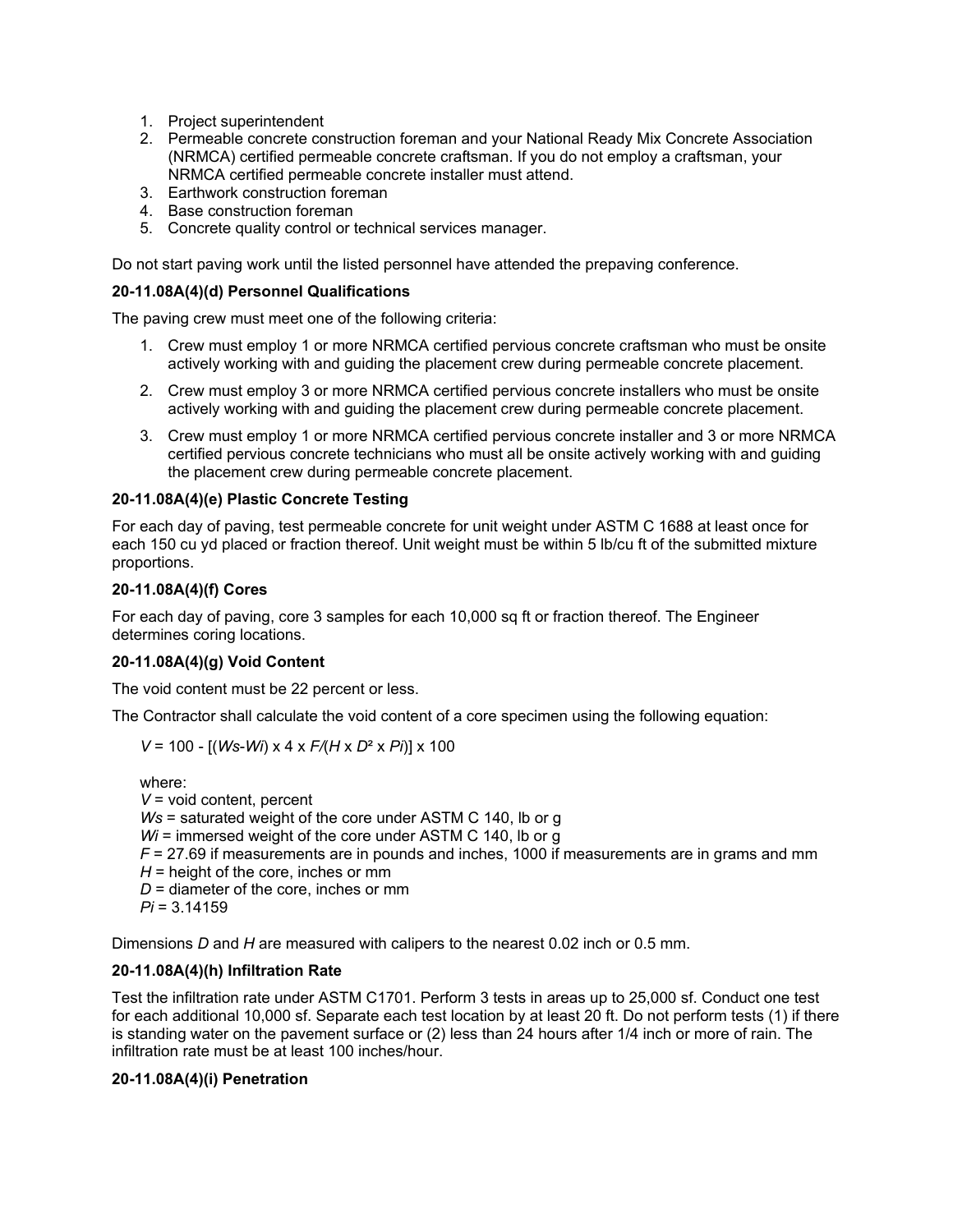The specifications for penetration in Caltrans 2015 Standard Specifications Section 90-1.02G(6) "Quantity of Water and Penetration or Slump" do not apply to permeable concrete.

## **20-11.08B Materials**

The maximum size aggregate for the pavement surface must not exceed 1/2 inch. If the pavement is constructed in 2 or more layers, layers below the surface layer may have a larger maximum size aggregate.

Determine the minimum cementitious material content per Caltrans 2015 Standard Specifications Section 90-1.02B "Cementitious Materials". The cementitious material content must not exceed 590 lbs/cu yd.

If you determine the minimum cementitious material content to be less than 425 lb/cu yd, instead of Equation 2 in Caltrans 2015 Standard Specifications Section 90-1.02B(3) "Supplementary Cementitious Materials," use:

*(425 - MSCM - PC) ≥ 0*

Choose a combined aggregate grading such that 100 percent of the aggregate passes the maximum specified size sieve and the resulting concrete complies with the specified void content.

The mixing time in a stationary mixer must be at least 90 seconds.

Transport mixed concrete to the delivery point in a truck mixer operating at the manufacturer's designated agitating speed. Discharge permeable concrete from the truck mixer within 60 minutes of batching. If you use a hydration stabilizer, an additional 60 minutes is allowed.

Joint filler for isolation joints must (1) be preformed expansion joint filler for concrete, bituminous type, and (2) comply with ASTM D 994.

#### **20-11.08C Construction**

## **20-11.08C(1) General**

Not Used

#### **20-11.08C(2) Subgrade Preparation**

Immediately before placing pavement, grade and finish the subgrade. The subgrade must:

- 1. Comply with the specified compaction and grading
- 2. Be free of loose and extraneous material
- 3. Be uniformly moist and free of standing or flowing water.

The finished subgrade surface must not project into the pavement cross-section at any point. Verify the finished subgrade surface by:

- 1. Means of a template supported on the side forms for fixed form method
- 2. Measuring form the offset guide line or survey marks for extruded or slip form methods.

Fill areas of subgrade lower than the required grade with permeable concrete pavement. No payment is made for pavement used to fill these low areas.

#### **20-11.08C(3) Paving**

Place permeable concrete pavement under Caltrans 2015 Standard Specifications Section 40-1.03F(1) "Placing Concrete, General" except the 4th paragraph does not apply.

Place permeable concrete when the air temperature is above 40 degrees F.

Spread, compact, and shape permeable concrete pavement under Caltrans 2015 Standard Specifications Section 40-1.03F(4) "Stationary Side-Form Construction" or under Section 40-1.03F(5) "Slip form Construction." Vibrators must not be used. You may use wood side forms.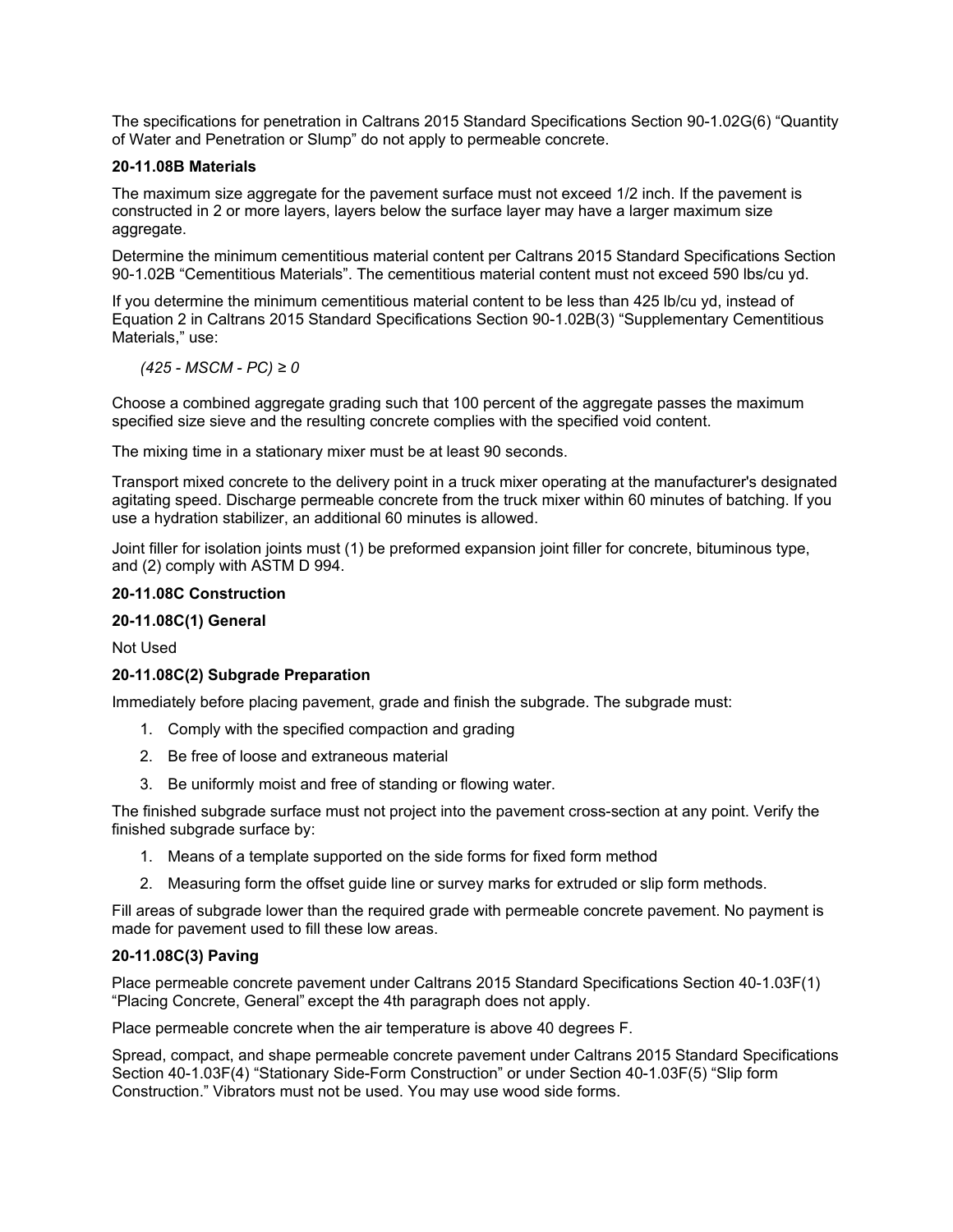Compact permeable concrete to the required cross section. If you construct permeable concrete pavement in 2 or more layers, compact the lower layer before placing the next layer. Do not allow cold joints between layers. Compact within 30 minutes after spreading the permeable concrete. Do not disturb placed plastic concrete. Do not allow foot traffic on the un-compacted surface.

Use hand tampers to compact the concrete along the formed edges. After compaction and repair of surface flaws no further finishing is required.

If you delay placing 2 consecutive loads of permeable concrete by 20 minutes or more, form a construction joint. The joint must comply with Caltrans 2015 Standard Specifications Section 40-1.03B(2) "Construction Joints" except you must remove the bulkhead and dampen the face with an atomized spray when placement continues.

#### **20-11.08C(4) Joints**

Construct contraction joints, where shown, by scoring concrete with a grooving tool and rounding corners with an edger tool or by saw-cutting hardened concrete to a depth of at least 1/4 of the pavement depth.

Construct an isolation joint at pre-existing structures that abut or penetrate the permeable concrete area. The isolation joint must extend the full depth of the permeable concrete. Place and secure the isolation joint material before placing concrete.

For sidewalks construct joints under Caltrans 2015 Standard Specifications Section 73-1.03 "Concrete Curbs and Sidewalks, Construction."

## **20-11.08C(5) Finishing**

The finished surface must not vary more than 0.02 foot from a 12-foot straightedge except at grade changes.

If placing pavement around or adjacent to miscellaneous structures such as manholes or pipe inlets, do not finish the miscellaneous structures to final grade until the pavement is finished beyond the miscellaneous structure.

# **20-11.08C(6) Curing**

After placement, do not allow the permeable concrete surface to dry. Cure permeable concrete under Caltrans 2015 Standard Specifications Section 90-1.03B(4) "Waterproof Membrane Method" except keep the membrane in place at least 168 hours. Do not use unconfined soil to secure the membrane. During the cure period, check the concrete daily and ensure:

- 1. Membrane is not displaced or damaged
- 2. Moisture is condensed under the membrane

Immediately repair any damaged membrane and replace any displaced membrane. If there is no condensation, place 1.5 gallons of water per square yard of concrete surface under the membrane.

#### **20-11.08D Payment**

Permeable concrete pavement is measured in cubic yards. The contract price paid per cubic yard for permeable concrete pavement shall include full compensation for furnishing all labor, materials, equipment, tools, and incidentals necessary to install the permeable concrete pavement, complete in place, as shown on the plans, and as directed by the Engineer.

Payment for preparing the subgrade is not included in the payment for permeable concrete pavement.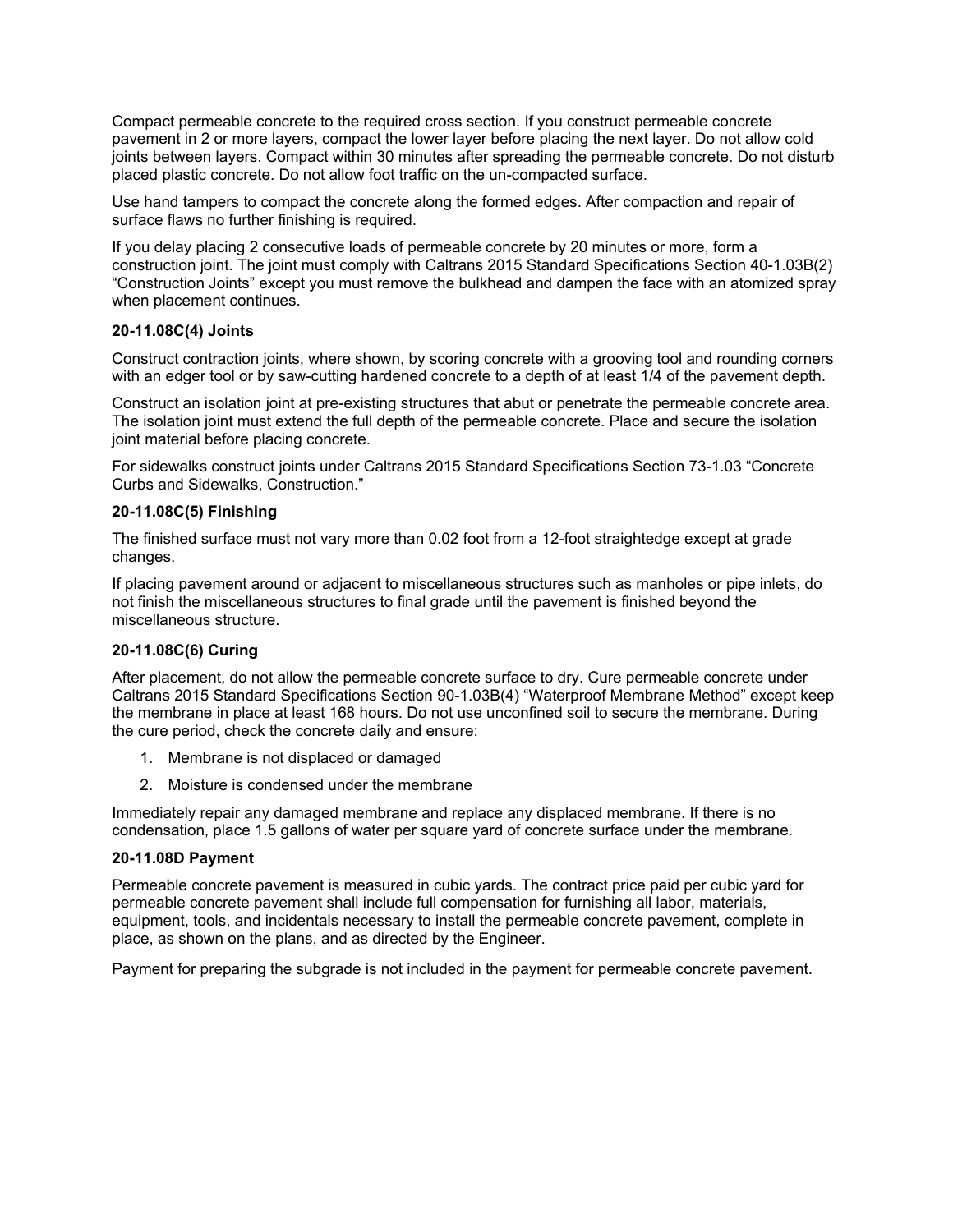# **20-11.09 PERMEABLE INTERLOCKING CONCRETE PAVEMENT**

# **20-11.09A General**

# **20-11.09A(1) Summary**

This section includes specifications for furnishing and installing concrete pavers for permeable interlocking concrete pavement (PICP).

Caltrans 2015 Standard Specifications Section 40-1 does not apply.

# **20-11.09A(2) Definitions**

**bundle:** Several paver layers packaged together.

**paver layer:** Concrete pavers manufactured into patterned layers and ready for mechanical installation.

**mechanical installation:** Using a machine to lift and install paving layers.

**laying face:** Exposed, vertical face of a row of concrete pavers complete in place.

# **20-11.09A(3) Submittals**

For jointing and bedding aggregates submit:

- 1. Gradation under California Test 202
- 2. Crushed particle under California Test 205
- 3. Abrasion loss under California Test 211
- 4. Cleanness value under California Test 227

For pavers submit:

- 1. Four manufactured, representative full-size samples of each type, thickness, finish, and color
- 2. Laboratory test reports indicating compliance with ASTM C 936

Submit PICP installation crew qualifications.

# **20-11.09A(4) Quality Assurance**

# **20-11.09A(4)(a) General**

Not Used

# **20-11.09A(4)(b) Prepaving Conference**

Before starting earthwork, schedule a prepaving conference at a mutually agreed upon time and place to meet with the Engineer. Make the arrangements for the conference facility. Discuss methods of performing each step of the work.

Prepaving conference attendees must sign an attendance sheet provided by the Engineer. The prepaving conference must be attended by your:

- 1. Project superintendent
- 2. Paving construction foreman
- 3. Earthwork construction foreman
- 4. Base construction foreman
- 5. Foremen overseeing each installation crew
- 6. Paver manufacturer representative
- 7. Testing laboratory representative

Do not start PICP work until the listed personnel have attended the prepaving conference.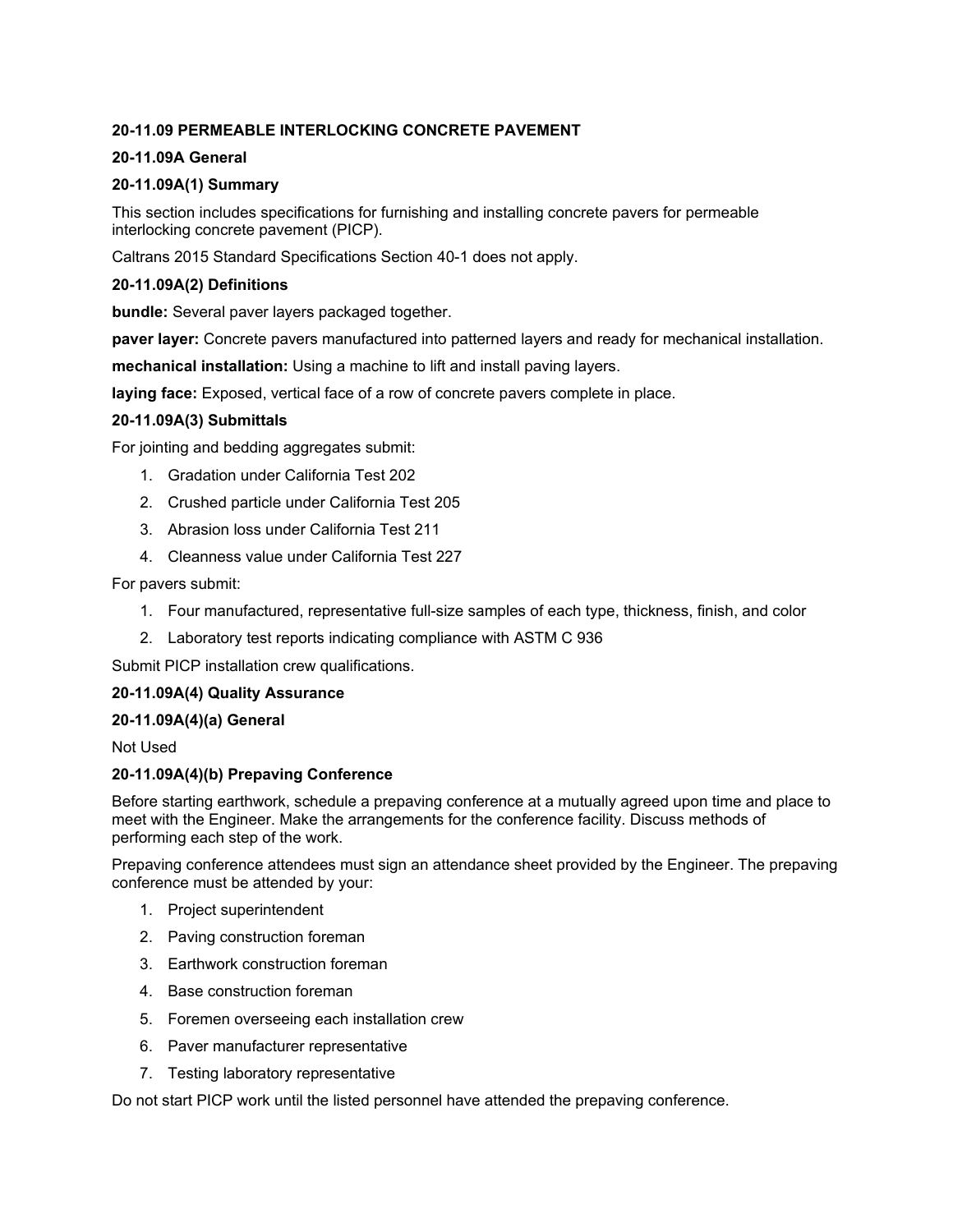## **20-11.09A(4)(c) Test Panels**

The Engineer uses authorized test panels as the standard when evaluating the texture and color of the PICP surface.

As a first order of work, construct test panels at the jobsite. Use the materials, tools, equipment, personnel, and methods you will use in the work. Construct at least 2 test panels. Test panels must meet the requirements for surface finish, thickness, and joints.

Test panels must be:

- 1. Constructed at an authorized location
- 2. At least 15 by 15 ft if the pavers are installed manually
- 3. At least 35 by 35 ft if the pavers are installed mechanically
- 4. Installed using the same personnel, materials, equipment, and methods to be used in the work

If the Engineer rejects the test panels, construct new test panels.

Obtain authorization of the test panels before placing other PICP.

Remove and dispose of rejected test panels. Authorized test panels must remain in place until all PICP is completed. If authorized test panels are not constructed within the limits shown for PICP, remove and dispose of them.

## **20-11.09A(4)(d) Just in Time Training**

Not Used

# **20-11.09A(4)(e) Personnel Qualifications**

Foremen overseeing each installation crew must hold a current PICP installer technician course certificate from the Interlocking Concrete Pavement Institute.

# **20-11.09A(4)(f) Aggregate**

At least once per project, test aggregate as shown in the following table:

| Test                                                                                     | <b>Test</b><br>method |
|------------------------------------------------------------------------------------------|-----------------------|
| Sieve analysis                                                                           | CT 202                |
| Percent of crushed particles, course<br>aggregate, 2 fractured faces,<br>percent minimum | CT 205                |
| Los Angeles Rattler, loss at 500<br>revolutions, percent maximum                         | CT 211                |
| Cleanness value                                                                          | CT 227                |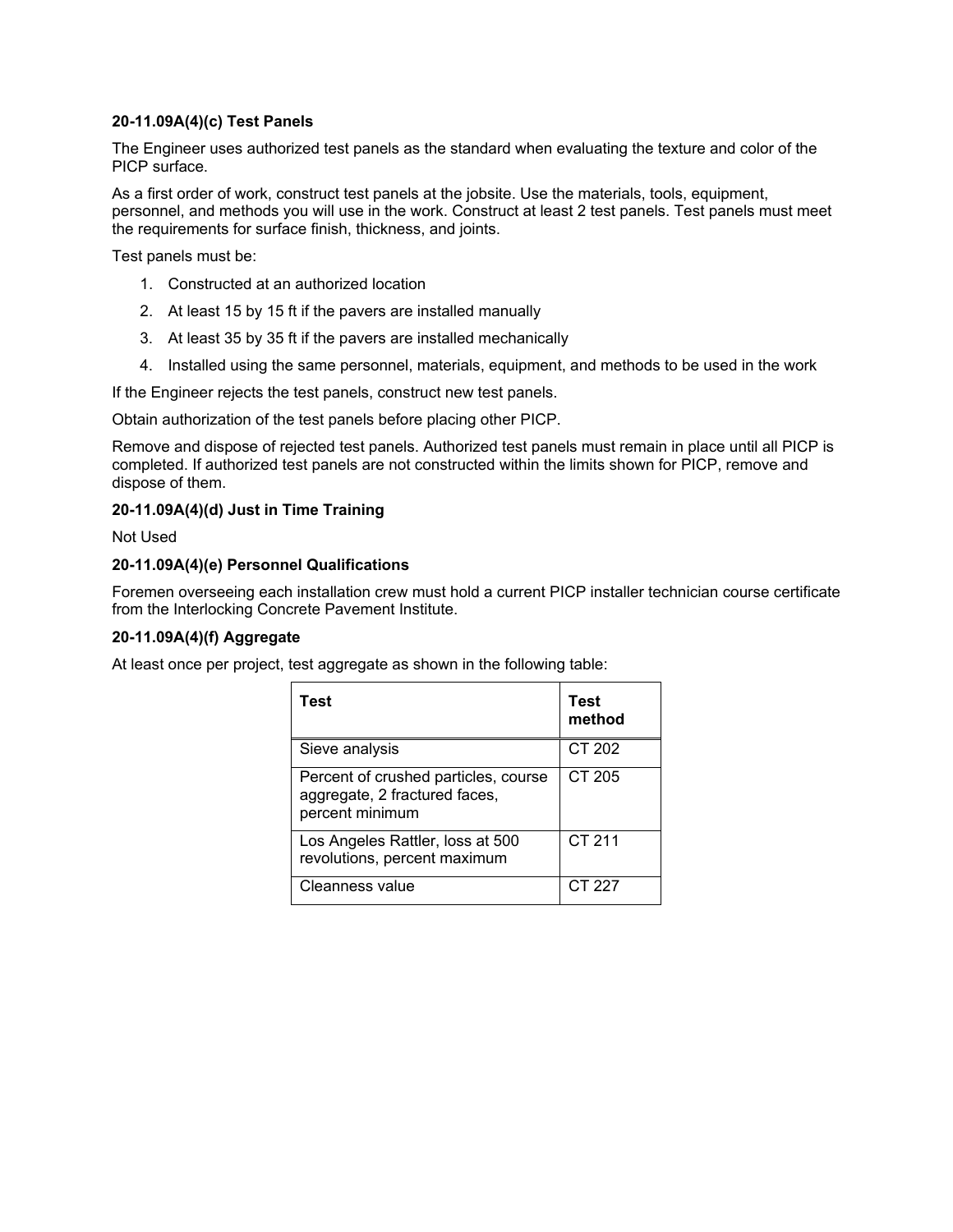## **20-11.09A(4)(g) Infiltration Rate**

Test the infiltration rate of the completed PICP surface under ASTM C1701. Perform 3 tests in areas up to 25,000 sf. For areas over 25,000 sf, conduct one test for each additional 10,000 sf or fraction thereof. Each test location must be separated by at least 20 ft. Do not perform tests (1) if there is standing water on the pavement surface or (2) less than 24 hours after 1/4 inch or more of rain. The infiltration rate must be at least 100 inches/hour.

# **20-11.09B Materials**

## **20-11.09B(1) General**

The aggregate for bedding and jointing must be graded within the limits shown in the following table:

| Sieve size | <b>Percentage passing</b> |            |              |  |
|------------|---------------------------|------------|--------------|--|
|            | <b>No. 8</b>              | No. 89     | <b>No. 9</b> |  |
| $1/2$ inch | 100                       | 100        | 100          |  |
| $3/8$ inch | 85-100                    | $90 - 100$ | 100          |  |
| No. 4      | $10 - 30$                 | $20 - 55$  | 85-100       |  |
| No. 8      | $0 - 10$                  | $5 - 30$   | $10 - 40$    |  |
| No. 16     | $0 - 5$                   | $0 - 10$   | $0 - 10$     |  |
| No. 50     |                           | $0 - 5$    | $0 - 5$      |  |

If the joints between pavers are 1/4 inch wide or less, use no. 89 or no. 9 aggregate.

At least 95 percent of the aggregate particles must have at least 2 fractured faces.

The abrasion loss of the aggregate must not exceed 40 percent.

The cleanness value of the aggregate must be at least 80.

#### **20-11.09B(2) Pavers**

Pavers must comply with ASTM C 936 except the requirements for resistance to freezing and thawing do not apply.

Pavers must be at least 3-1/8 inch thick for vehicular applications and must be at least 2-3/8 inch thick for pedestrian applications.

## **20-11.09C Construction**

#### **20-11.09C(1) General**

Not Used

# **20-11.09C(2) Subgrade and Bedding**

Immediately before placing bedding, the subgrade must be

- 1. Compacted and graded as specified
- 2. Free of loose and extraneous material
- 3. Free of standing or flowing water.

Moisten, spread, and screed the bedding over the subgrade. Test the screeded surface for smoothness with a 12-foot straightedge. The surface must be within 0.03 ft of the straightedge's lower edge.

Keep all vehicles off the screeded surface. If you disturb the subgrade, recompact and regrade. If you disturb the screeded surface, screed the surface and retest for smoothness with the straightedge.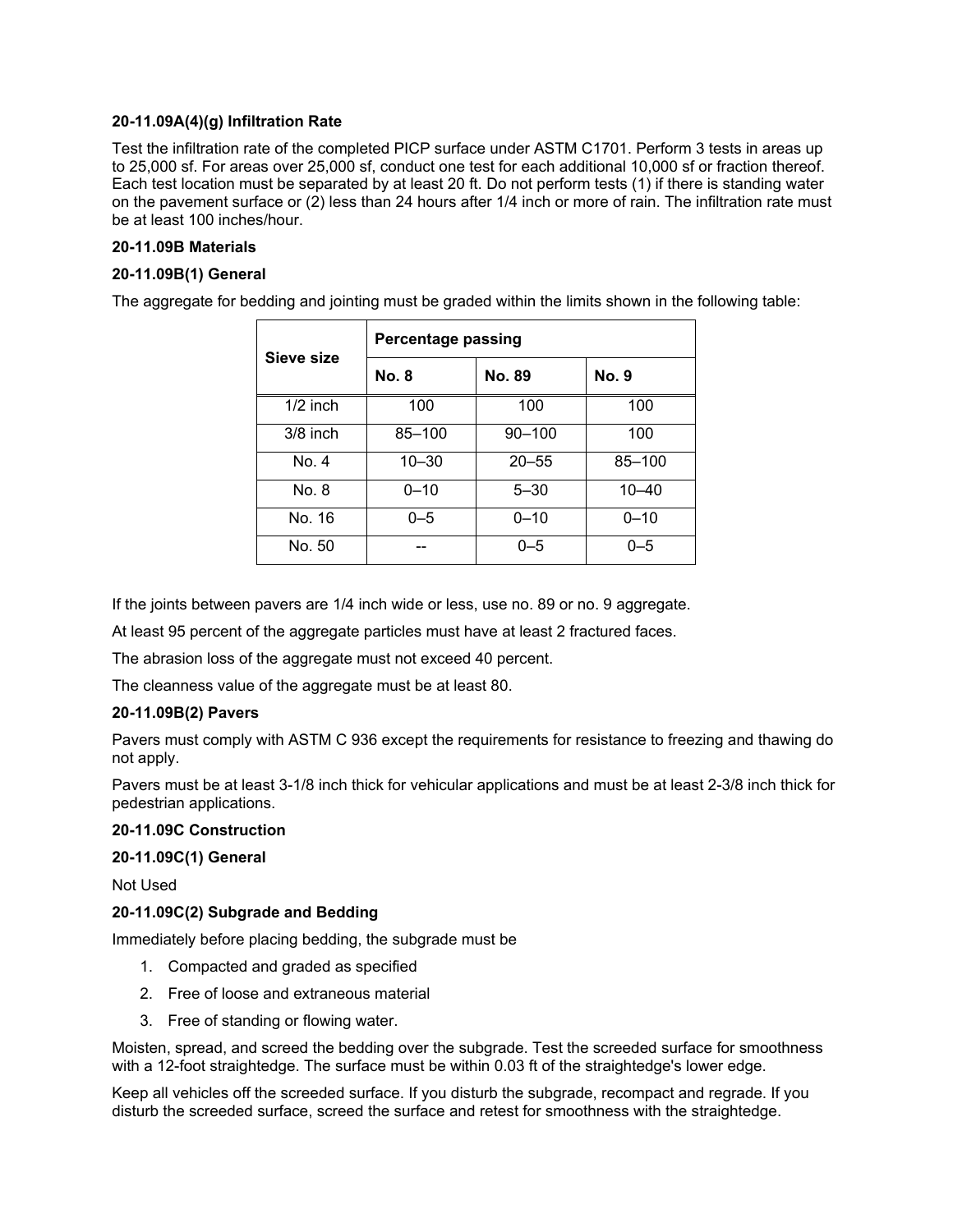#### **20-11.09C(3) Pavers and Jointing Aggregate**

Install pavers in the pattern shown. Maintain straight pattern lines.

Fill gaps at the edges of the PICP area with cut pavers. Cut pavers must be at least one-third of a whole paver. Use a masonry saw to cut the pavers.

Fill the joints with dry jointing aggregate by sweeping. Remove excess aggregate by sweeping.

Compact jointing aggregate and seat the pavers into the bedding course using a low-amplitude, 75-90 Hz plate compactor capable of at least 5,000 lbf. Make two passes across the PICP with the plate compactor. Do not compact within 6 ft of the unconfined edges of the PICP. Remove and replace any cracked pavers.

Apply additional jointing aggregate and fill within 1/4-inch of the top of the pavers. Remove excess aggregate by sweeping.

For each day of paving, fill joints, seat pavers, and apply additional jointing aggregate to within 6 ft of the laying face.

Test the PICP surface for smoothness with a 12-foot straightedge. The surface must be within 0.03 ft of the straightedge's lower edge.

Joints formed along the bond lines of the paver pattern must be straight. Joints must not deviate more than 0.04 ft. from a straight line. Measure the joint deviation from a 50-ft string line pulled over contiguous joint lines.

The surface elevation of the PICP must be 0.03 to 0.04 ft above adjacent drainage inlets, concrete collars, or channels.

Protect PICP from sediment deposition and damage due to subsequent construction activity on the site.

At least days after placement of PICP, adjust the PICP by applying additional jointing aggregate to within 1/4-inch of the top of the pavers. Remove excess aggregate by sweeping.

#### **20-11.09D Payment**

PICP is measured in square feet. The contract price paid per square feet for permeable interlocking concrete pavers shall include full compensation for furnishing all labor, materials, equipment, tools, and incidentals necessary to install the permeable concrete interlocking pavers, complete in place, as shown on the plans, and as directed by the Engineer.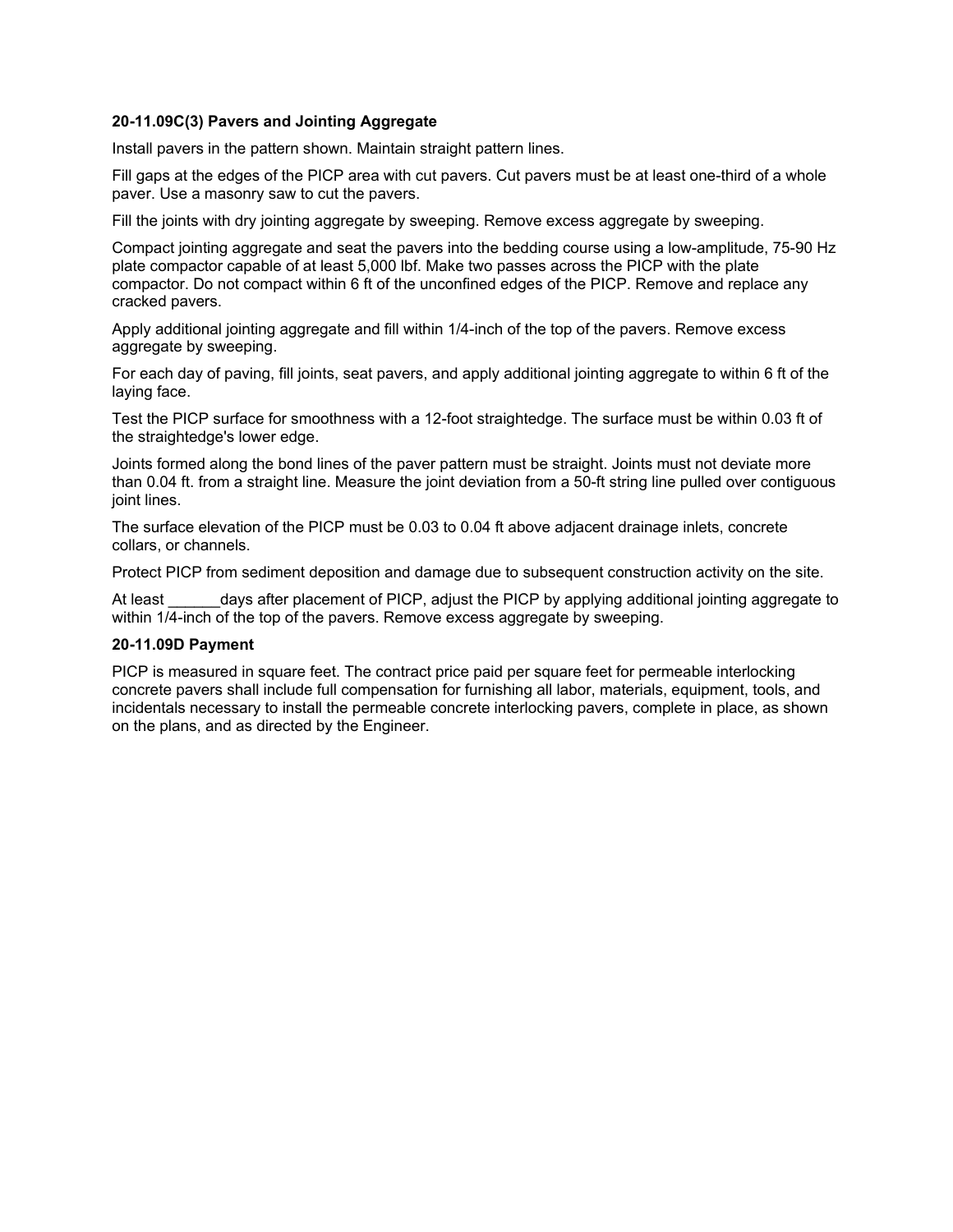# **20-11.10 MODULAR POROUS CONCRETE GUTTER**

# **20-11.10A General**

# **20-11.10A(1) Summary**

This section includes specifications for placing modular porous concrete gutter slabs manufactured.

# **20-11.10A(2) Definitions**

Not Used

## **20-11.10A(3) Submittals**

Not Used

## **20-11.10A(4) Quality Assurance**

Note Used

# **20-11.10B Materials**

The average core compressive strength at 28 days per ASTM C42/C42M. In addition to conforming to ACI 522R-06 and other applicable ASTM specifications.

Concrete average unit weight of 125 PCF (+/- 5%) conforming to ACI 522R-06.

The modular porous concrete paving slabs shall include permanent lifting points (two per panel) embedded in the surface of the slabs for ease of installation, maintenance, removal, and re-installation.

## **20-11.10C Construction**

## **20-11.10C(1) General**

Precast porous concrete slabs shall not be placed until they have achieved 85% of their minimum compressive strength.

Slabs to be configured or field cut as necessary to accommodate site specific conditions.

Do not allow adjacent materials to come into direct contact with the sides of the concrete paving slabs.

Provide ¼-inch open joint spacer plate per manufacturer's recommendations.

# **20-11.10C(2) Subgrade Preparation**

Immediately before placing the precast slabs, grade and finish the subgrade. The subgrade must:

- 1. Comply with the specified compaction and grading
- 2. Be free of loose and extraneous material
- 3. Be uniformly moist and free of standing or flowing water.

## **20-11.10D Payment**

The contract price paid per square feet for modular porous concrete gutter shall include full compensation for furnishing all labor, material, equipment, tools, and incidentals necessary to install the modular porous concrete gutter slabs, complete in place, as shown on the plans, and as directed by the Engineer.

Payment for preparing the subgrade is not included in the payment for modular porous concrete gutter.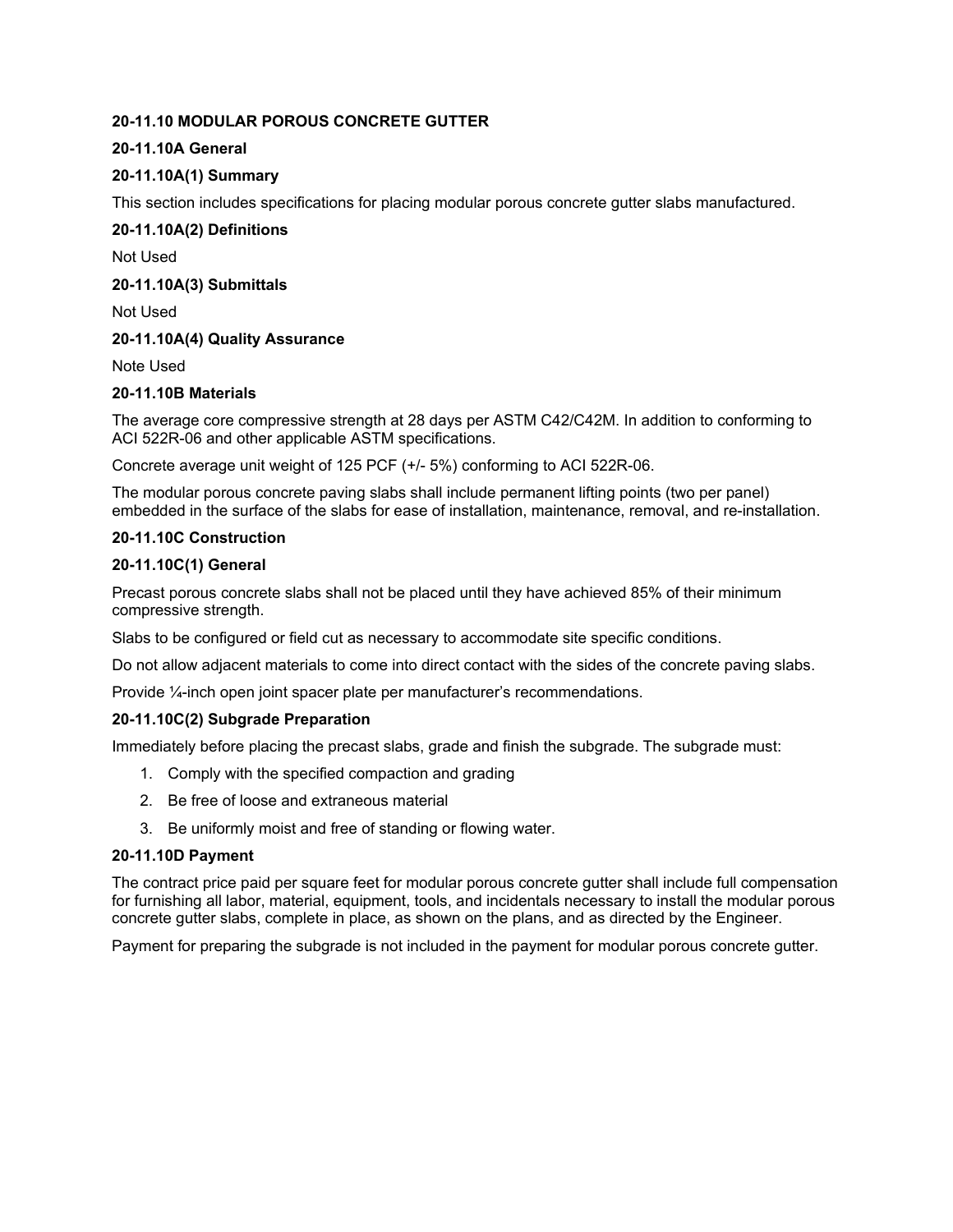# **20-11.11 PERMEABLE PAVEMENT (GENERAL CALTRANS SPECS)**

# **20-11.11A General**

# **20-11.11A(1) Summary**

This work shall consist of constructing a permeable asphalt pavement on a prepared sub-grade.

The permeable asphalt pavement shall consist of a mixture of aggregates, bituminous binder material including polymer modified asphalt, fibers, mineral filler, anti-strip additives, and other optional additives as specified under Caltrans 2015 Standard Specifications Section 39 "Asphalt Concrete," or as directed by the Engineer.

- 1. Asphalt Surfaces: Use Open Graded Friction Course (OGFC) per Caltrans 2015 Standard Specifications Section 39 as the non-structural wearing course for permeable asphalt paving.
- 2. Permeable Base: Use Asphalt Treated Permeable Base (ATPB) per Caltrans 2015 Standard Specifications Section 29 as the structural layer for permeable asphalt pavement. No modification to existing standard specifications is required.

## **20-11.11A(2) Definitions**

Not Used

**20-11.11A(3) Submittals**

Not Used

# **20-11.11A(4) Quality Assurance**

Note Used

# **20-11.11B Materials**

Not Used

## **20-11.11C Construction**

Not Used

#### **20-11.11D Payment**

The unit of measure for Permeable Asphalt Pavement will be tons. The number of tons will be the actual number of tons complete in place, as weighed on approved truck scales. The Engineer will deduct the weight of all material lost, wasted, damaged, rejected or applied in excess of the Engineer's direction or contrary to these specifications.

The contract price paid per ton for Permeable Asphalt Pavement shall include full compensation for furnishing all labor, materials, tools, equipment, and incidentals and for doing all work involved in constructing Permeable Asphalt Pavement, complete in place, as shown on the plans, and as directed by the Engineer.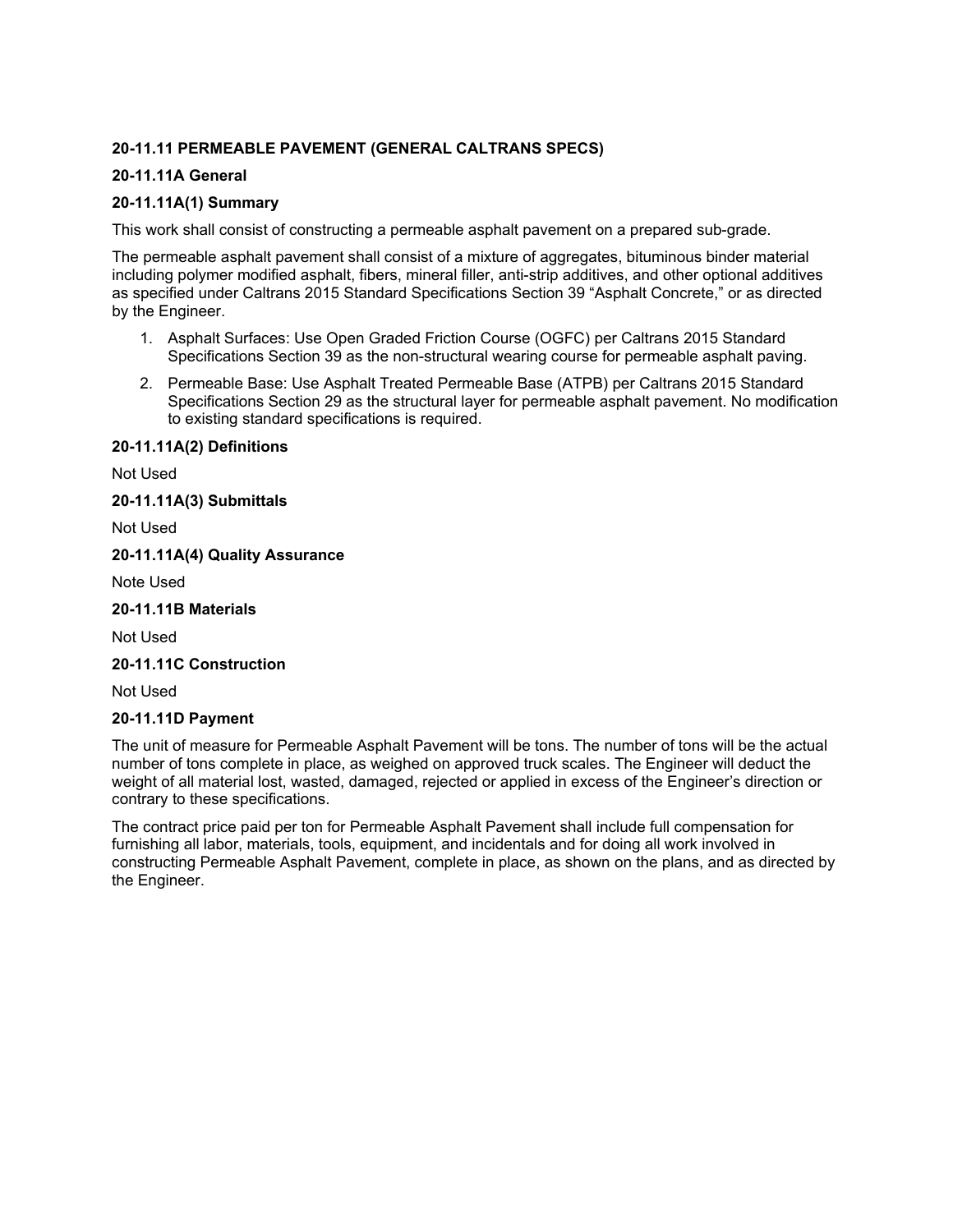## **20-11.12 PERMEABLE ASPHALT PAVEMENT**

## **20-11.12A General**

## **20-11.12A(1) Summary**

This work shall consist of constructing permeable asphalt pavement on a prepared sub-grade.

The permeable asphalt pavement shall consist of a mixture of aggregates, bituminous binder material including polymer modified asphalt, fibers, mineral filler, anti-strip additives, and other optional additives as specified under Caltrans 2015 Standard Specifications Section 39 "Asphalt Concrete."

Reference to the following test methods shall utilize the latest version of these documents.

AASHTO T96 -Standard Method of Test for Resistance to Degradation of Small-Size Coarse Aggregate by Abrasion and Impact

AASHTO T209 -Theoretical Maximum Specific Gravity and Density of Bituminous Paving Mixtures

AASHTO T275 -Standard Method of Test for Bulk Specific Gravity of Compacted Bituminous Mixtures Using Paraffin-Coated Specimens

AASHTO T283 -Standard Method of Test for Resistance of Compacted Asphalt Mixtures to Moisture-Induced Damage

ASTM D3203 -Standard Test Method for Percent Air Voids in Compacted Dense and Open Bituminous Paving Mixtures

ASTM D4791 -Standard Test Method for Flat Particles, Elongated Particles, or Flat and Elongated Particles in Coarse Aggregate

ASTM D5821 -Standard Test Method for Determining the Percentage of Fractured Particles in Coarse Aggregate

ASTM D6390 -Standard Test Method for Determination of Draindown Characteristics in Uncompacted Asphalt Mixtures

ASTM D6752 -Standard Test Method for Bulk Specific Gravity and Density of Compacted

Bituminous Mixtures Using Automatic Vacuum Sealing Method

NAPA IS-115 -Open-Graded Asphalt Friction Courses, Design, Construction & Maintenance

NAPA IS-131 - Porous Asphalt Pavements for Stormwater Management NAPA – National Asphalt Pavement Association

#### **20-11.12A(2) Definitions**

Not Used

#### **20-11.12A(3) Submittals**

#### **20-11.12A(3)(a) Job Mix Formula**

The Contractor shall develop for approval a job mix formula (JMF) for proportioning of each type of permeable asphalt pavement proposed for use (surface, leveling, base, or other) in accordance with Caltrans 2015 Standard Specifications Section 39-2.01A(3)(b) "Job Mix Formula" and Section 39- 2.01A(4)(b) "Job Mix Formula Verification." At least thirty (30) working days before construction, Contractor shall furnish job mix designs for the permeable asphalt, which shall include at a minimum all mix design described in this specification.

#### **20-11.12A(3)(b) Contractor Qualifications**

At the time of bid submission, Contractor shall submit the name and qualifications of the permeable asphalt installer, providing written evidence of project experience and proficiency in successfully completing permeable asphalt pavement construction including a minimum of three (3) completed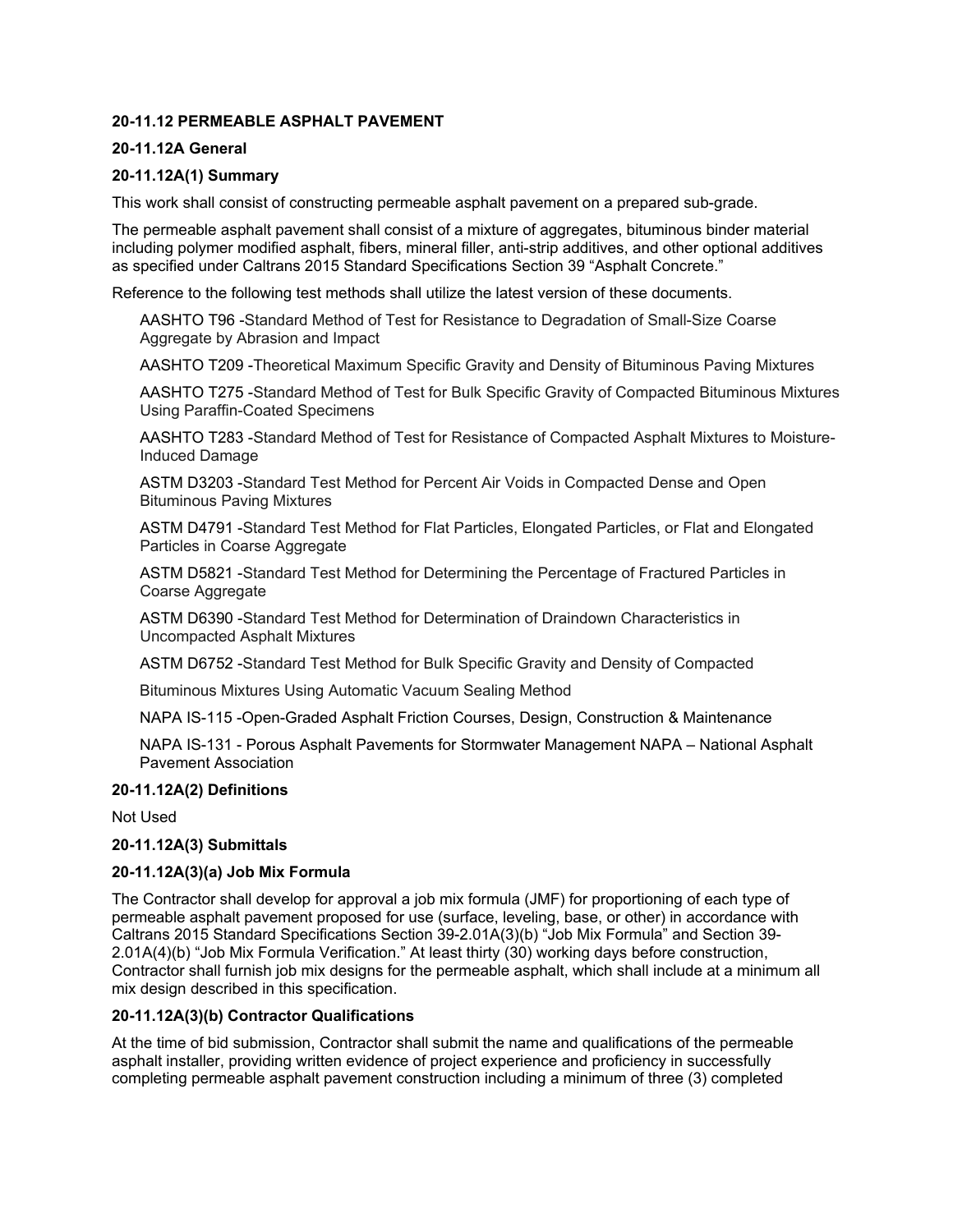projects, total square footage to exceed the project quantities with owner information, addresses of each project, and the following:

- (i) Job mix designs used;
- (ii) In-Situ pavement test results

# **20-11.12A(3)(c) Producer Qualifications**

Within seven (7) days after notice to proceed, the Contractor shall furnish the name and location of an asphalt plant that is an authorized material source as defined by Caltrans' *Certification Program for Suppliers of Asphalt* and will produce and provide permeable asphalt.

- a. Material Sources: Submit a list of materials proposed for work under this Section including the name and address of all material sources and all bituminous mixing plants.
- b. Certificates: Submit certificates, signed by the material sources and the relevant subcontractors, stating that the materials meet or exceed the specified requirements.
- c. Samples: Submit samples of all materials and all current test results of the mix for review and approval by the Engineer

## **20-11.12A(3)(d) Testing Agency**

Within seven (7) days of notice to proceed, Contractor shall furnish the name and location of a third-party QA Inspection Agency with experience in testing permeable asphalt, who will oversee and document mix production. Use of testing services will not relieve the contractor of the responsibility to furnish materials and construction in full compliance with the Contract.

## **20-11.12A(4) Quality Assurance**

## **20-11.12A(4)(a) Pavement Samples**

The Contractor shall cut 4-inch minimum diameter core samples for air voids and thickness plus box samples from the compacted pavement for testing within 24 hours of placement. Samples of the mixture shall be taken for the full depth of the pavement every 200 tons of placement or 1 sample per day, whichever is greater, or as directed by the Engineer.

# **20-11.12A(4)(b) Testing**

#### **20-11.12A(4)(b)(i) Quality Insurance Inspector**

- a. The Contractor shall provide, at the Contractors' sole expense, and the Engineer's approval, a third-party QA Inspector to oversee and document mix production. All mix testing results during production shall be submitted to the QA Inspector.
- b. The Quality Control (QC) plan may be altered at the discretion of the Engineer and based on written recommendations from the QA Inspector.
- c. For small batch production, the Engineer may also modify or eliminate some testing requirements in the QC plan.

# **20-11.12A(4)(b)(ii) Testing During Paving**

a. The Contractor shall sample, test and evaluate the mix in accordance with the methods and minimum frequencies in the Table 1. Test results shall be delivered to the Engineer.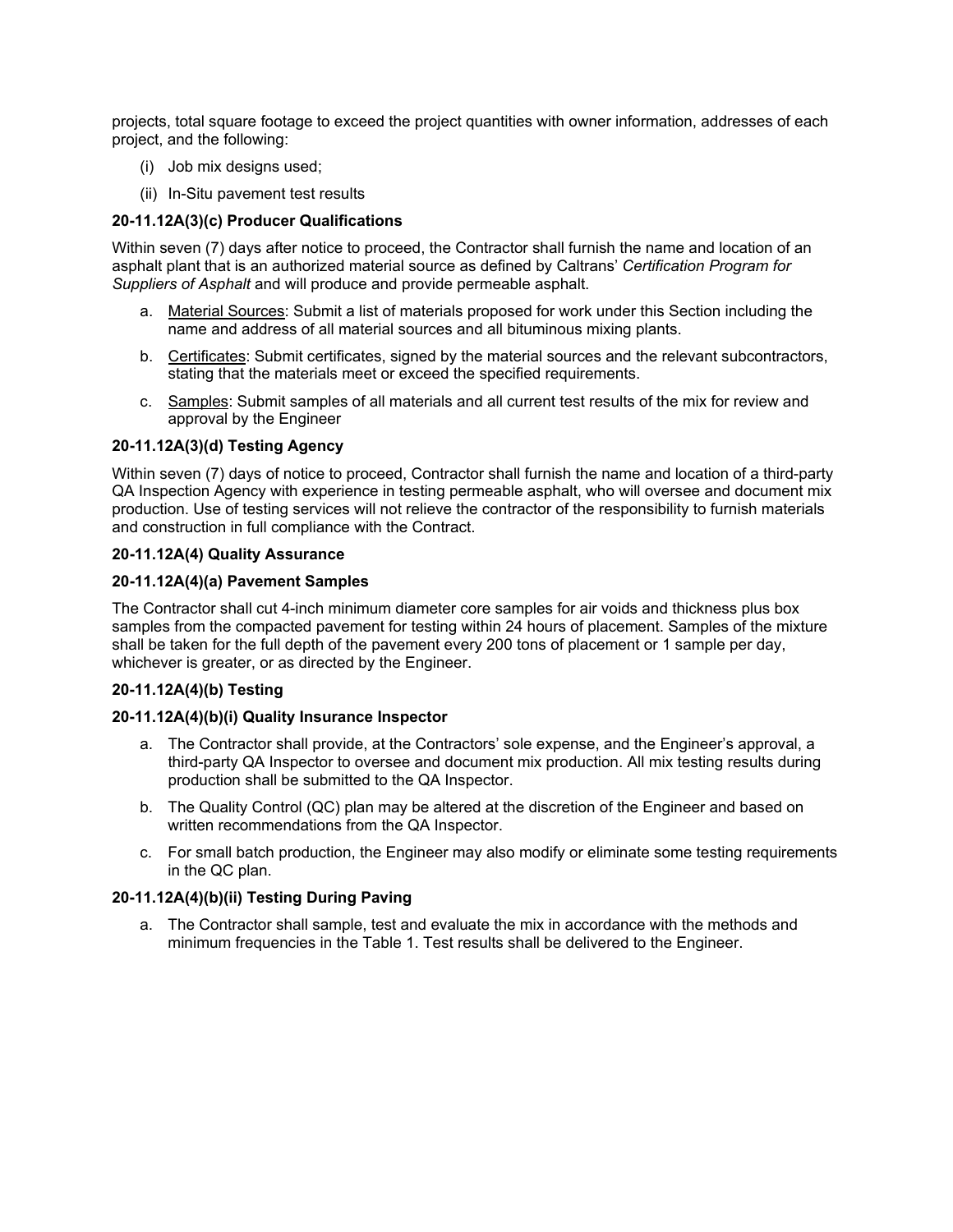| Table 1: QA/QC testing requirements during production |  |  |  |  |
|-------------------------------------------------------|--|--|--|--|
|-------------------------------------------------------|--|--|--|--|

| Test                                            | <b>Minimum Frequency</b>                                                   | <b>Test Method</b> |
|-------------------------------------------------|----------------------------------------------------------------------------|--------------------|
| Temperature in Trucks<br>Prior to leaving Plant | Six times per day                                                          |                    |
| Gradation                                       | Greater of either (a) 1 per 500 tons,<br>(b) 2 per day, or $(c)$ 3 per job | AASHTO T30         |
| <b>Binder Content</b>                           | Greater of either (a) 1 per 500 tons,<br>(b) 2 per day, or $(c)$ 3 per job | AASHTO T164        |
| Air Void Content                                | Greater of either (a) 1 per 500 tons,<br>(b) 2 per day, or $(c)$ 3 per job | ASTM D6752         |

- b. Testing of the temperature, binder content, and air void content shall be within the limits set by this specification.
- c. Testing of the gradation shall not vary from the approved design mix by more than the tolerances in Table 2.

**Table 2: QA/QC testing tolerances during production**

| <b>Sieve Size</b> | <b>Percent Passing</b> |
|-------------------|------------------------|
| 0.75              |                        |
| 0.50              | $+6.0$                 |
| 0.375             | $+6.0$                 |
| No. 4             | $+5.0$                 |
| No. 8             | $+4.0$                 |
| No. 200           | $+2.0$                 |
| % PGAB            | $+ 0.4, -0.2$          |

- d. Should the asphalt fail to meet all testing requirements initially, production modifications shall be made until the permeable asphalt mix is within required tolerances. After the corrective action has been taken, the resulting mix will be sampled and tested again, at the Contractor's expense.
- e. If the re-sampled asphalt fails to meet all testing requirements again, the Engineer will be immediately informed and provided with the test results. The Engineer may determine that it is in the best interest of project that production is ceased at that time. The Contractor will be responsible for all costs associated with the inability of the asphalt plant to meet all testing requirements.
- f. QA/QC requirements during paving are summarized in Table 3.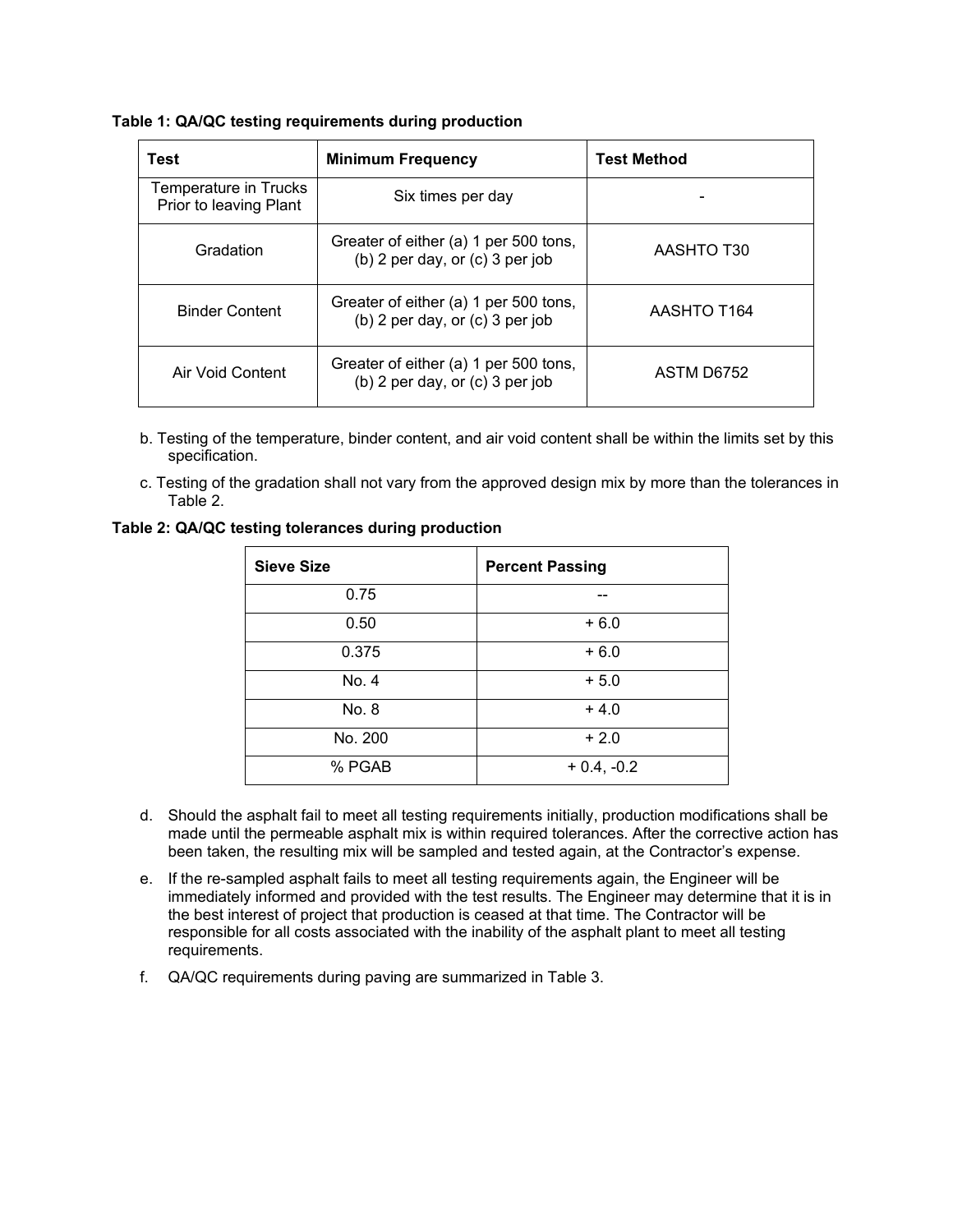## **Table 3. QA/QC requirements during paving**

| <b>Activity Schedule</b>                                                     | <b>Frequency</b> | <b>Tolerance</b>                                   |
|------------------------------------------------------------------------------|------------------|----------------------------------------------------|
| Inspect truck beds for pooling<br>(draindown)                                | every truck      | <b>NA</b>                                          |
| Take surface temp. behind joint<br>heater                                    | each pull        | $6^{\circ}$ C (10 $^{\circ}$ F) of compaction temp |
| Test surface smoothness &<br>positive drainage with a 10 ft<br>straight edge | After compaction | $4.5$ mm $(3/16")$                                 |
| Hose test with at least 5 gpm<br>water                                       | after compaction | immediate infiltration, no ponding                 |

# **20-11.12A(4)(b)(iii) Testing After Paving**

The full permeability of the pavement surface shall be tested prior to final acceptance in accordance with ASTM D6390.

- a. Test in-place base and surface course for compliance with requirements for thickness, void content and unit weight as described above by using 1' x 1' slab samples. Repair or remove and replace unacceptable work, as directed by the Engineer, at the Contractor's cost.
- b. Surface Smoothness: Test finished surface for smoothness using a 10-foot straightedge applied parallel with and at right angles to the centerline of the paved area. Surface will not be accepted if gaps or ridges exceed 3/16 of an inch. The smoothness requirements specified herein apply only to the top lift of each layer, when asphalt is constructed in more than one lift.

#### **20-11.12A(4)(b)(iv) Test Results**

Testing agency shall provide pavement test result:

- a. Air void content shall be calculated using California Test 309 (Compact specimen and determine bulk specific gravity in accordance with CT 308 Method B.
- b. Test results per Table 4.

#### **Table 4 – Certification Requirements**

| Material*                       | Properties to be reported on Certificate**                |
|---------------------------------|-----------------------------------------------------------|
| binder PGAB                     | Certification                                             |
| coarse aggregate                | gradation, wear, fracture faces (fractured and elongated) |
| fine aggregate                  | Gradation                                                 |
| Silicone, when applicable       | manufacturer's certification                              |
| Fibers, when applicable         | manufacturer's certification                              |
| Mineral filler, when applicable | manufacturer's certification                              |

\* Samples of each material shall be submitted to the Engineer. Samples must be in sufficient quantity to perform tests for each material.

\*\* At a minimum; more material properties may be required by the Engineer.

#### **20-11.12B Materials**

The materials for permeable asphalt pavement shall meet the requirements of: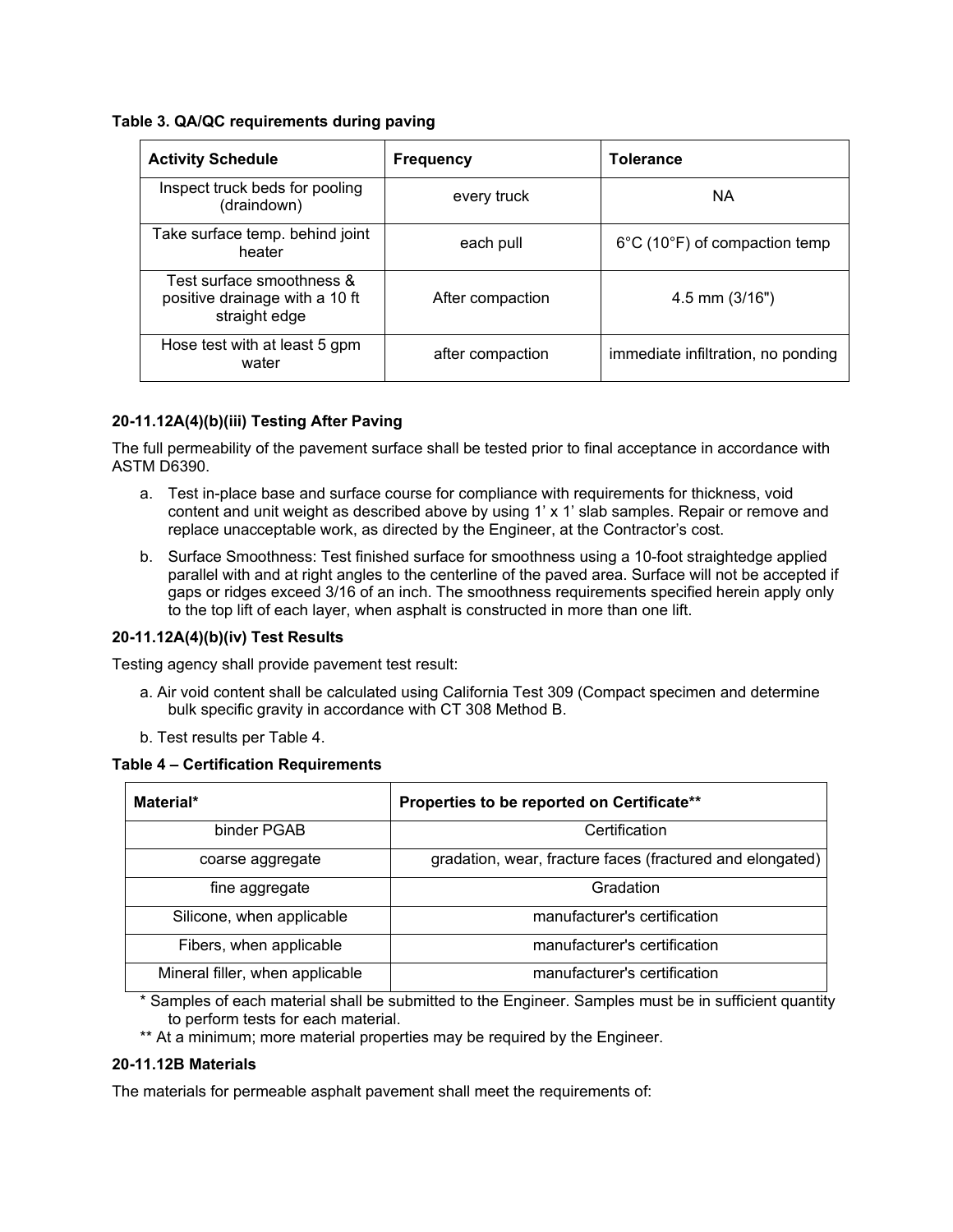- **1. Asphalt Surfaces:** Use Open Graded Friction Course (OGFC) per Caltrans 2015 Standard Specifications Section 39 as the non-structural wearing course for permeable asphalt systems. No modification to existing standard specifications is required.
- **2. Permeable Base**: Use Asphalt Treated Permeable Base (ATPB) per Caltrans 2015 Standard Specifications Section 29 as the structural layer for permeable asphalt systems. No modification to existing standard specifications is required.
- **3. Coarse aggregate:** must comply with the 1 inch by no. 4 primary size coarse aggregate specified in Caltrans 2015 Standard Specification Section 90-1.02C(4)(b).
- **4. Additives**: additives such as cellulose or mineral filler, or anti-strip additives, if used, shall be listed in the Job Mix Formula and approved by the Engineer.

# **20-11.12C Construction**

# **20-11.12C(1) Weather and Seasonal Restrictions**

Comply with the following:

- 1. The ambient air temperature during the past 24 hours shall be above 50°F
- 2. The asphalt laying temperature should be within 10°F of the compactive temperature in the approved job mix design.

# **20-11.12C(2) Hauling of Asphaltic Materials**

- 1. The asphalt shall be transported in clean vehicles with tight, smooth dump beds that have been sprayed with a non-petroleum release agent or soap solution to prevent the mixture from adhering to the dump beds. Mineral filler, fine aggregate, slag dust, and similar materials shall not be used to dust truck beds.
- 2. The open graded mix shall be covered during transport to protect the mix from weather and to minimize mix cooling and prevent lumps. Long hauls, particularly those in excess of 25 miles may result in separation of the mix and its rejection, and are not recommended.

# **20-11.12C(3) Preparation of Grade**

- 1. Sub-Grade Preparation Shall be in accordance with the Caltrans 2015 Standard Specifications Section 24.
- 2. Base Materials Shall be in accordance with the Caltrans 2015 Standard Specifications Section 25 and Section 26.

# **20-11.12C(4) Spreading and Finishing**

- 1. Pre-Placement Conference -A mandatory pre-placement conference will take place at least seven (7) days prior to installation of work and shall include at a minimum the Engineer and Contractor's superintendent, asphalt installer, and QA inspector.
- 2. Contact surfaces such as curbing, gutters, and manholes shall be painted with a thin, uniform coat of Type RS-1 emulsified asphalt immediately before the asphalt mixture is placed against them.
- 3. Place the asphalt using self-propelled paving equipment with an activated screed or strike-off assembly capable of being heated if necessary, and capable of spreading and finishing the mixture without segregation. Track pavers are required unless otherwise directed by the Engineer.
- 4. The use of water to cool the pavement is prohibited.
- 5. Place lifts no more than 24 hours after each previous lift to minimize the use of tack coats. Tack coats will only be allowed if approved by the Engineer.
- 6. The finished surface shall be of a uniform texture and evenness, and shall not show any indication of tearing, shoving, or pulling of the pavement during placement.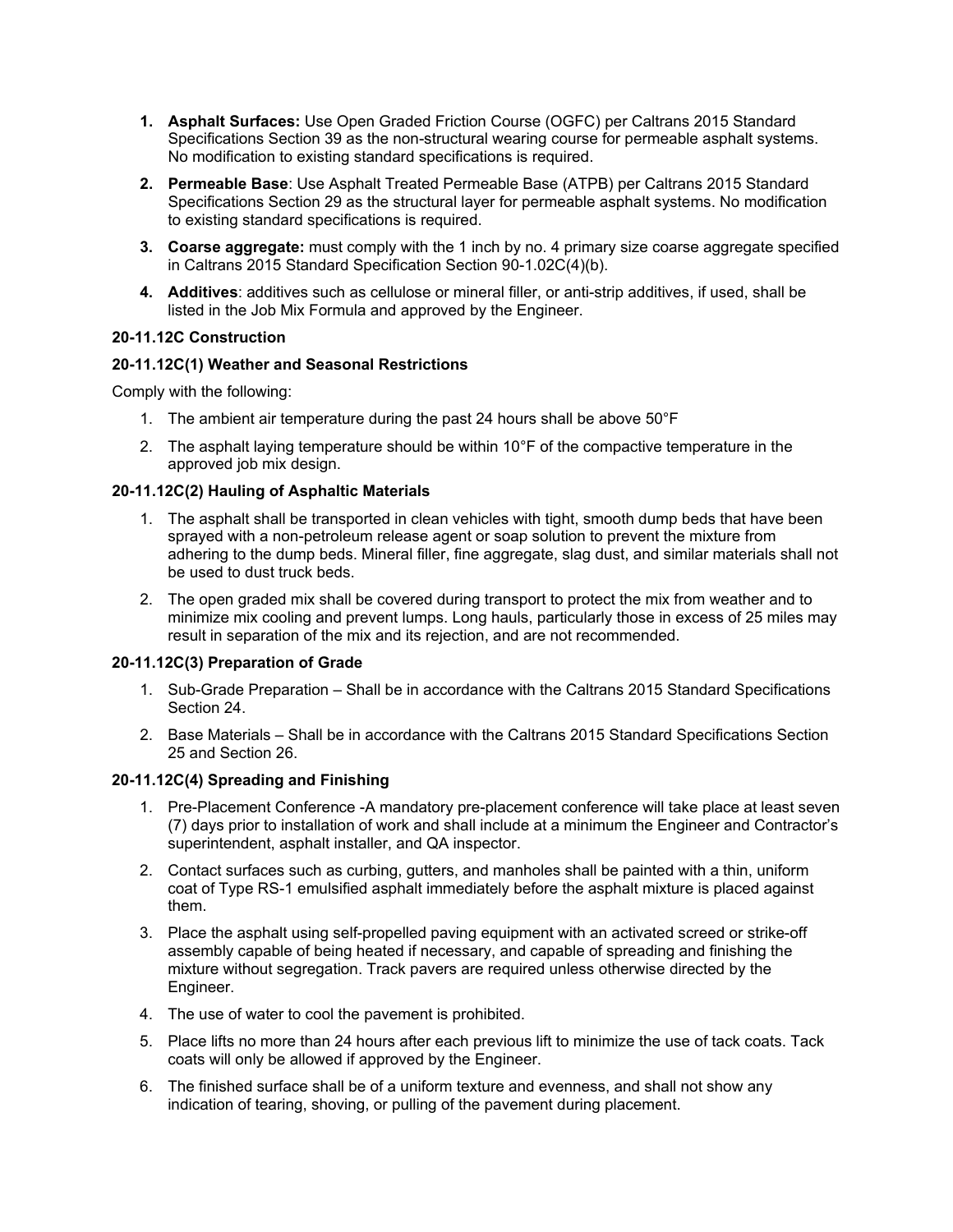## **20-11.12C(5) Compaction of Permeable Asphalt**

- 1. Roll the asphalt using a two-axle tandem roller when it is cool enough to withstand the roller without displacement of the asphalt, and using rollers sufficient to compact the asphalt without crushing the aggregate or compromising the required void content and infiltration rates.
- 2. The number, mass (weight), and type of rollers furnished shall be sufficient to obtain the required compaction while the mixture is in a workable condition. Generally, one breakdown roller will be needed for each paver used in the spreading operation.
	- a. Breakdown rolling shall occur when the mix temperature is between 275 and 325°F.
	- b. Intermediate rolling shall occur when the mix temperature is between 200 and 275°F.
	- c. Finish rolling shall occur when the mix temperature is between 150 and 200°F.
- 3. Unless otherwise specified by the Engineer, the longitudinal joints shall be rolled first. Next, the Contractor shall begin rolling at the low side of the pavement and shall proceed toward the center or high side with lapped rolling parallel to the centerline.
- 4. Roll until all roller marks are gone however avoid excessive rolling which could reduce the infiltration capabilities of the asphalt.
- 5. To prevent adhesion of the mixture to the rolls, rolls shall be kept moist with clean water or water mixed with very small quantities of detergent or other approved materials. Excess liquid will not be permitted.
- 6. Along forms, curbs, headers, walls, and other places not accessible to the rollers, the mixture shall be thoroughly compacted with hot or lightly oiled hand tampers, smoothing irons or with mechanical tampers. On depressed areas, either a trench roller or cleated compression strips may be used under the roller to transmit compression to the depressed area.
- 7. Rollers will not be stopped or parked on the freshly placed mixture; Foot-traffic shall not be allowed on fresh asphalt for at least 24-hours.
- 8. Any mixture that becomes loose and broken, mixed with dirt, or is in any way defective shall be removed and replaced with fresh hot mixture. The mixture shall be compacted to conform to the surrounding area with segregation. Any area showing deficiencies shall be replaced at the Contractor's expense.

#### **20-11.12C(6) Joints**

- 1. Joints between old and new pavements or between successive days work shall be made to ensure a thorough and continuous bond between the old and new mixtures. Whenever the spreading process is interrupted long enough for the mixture to attain its initial stability, the paver shall be removed from the mat and a joint constructed.
- 2. Butt joints shall be formed by cutting the pavement in a vertical plane at right angles to the centerline, at locations approved by the Engineer. The Engineer will determine locations by using a straightedge at least 16 feet long. The butt joint shall be thoroughly coated with Type RS-1 emulsified asphalt just prior to depositing the pavement mixture when paving resumes.
- 3. Tapered joints shall not be allowed. Longitudinal joints that have become cold shall be coated with Type RS-1 emulsified asphalt before the adjacent mat is placed. If directed by the Engineer, joints shall be cut back to a clean vertical edge prior to applying the Type RS-1 emulsified asphalt.

## **20-11.12C(7) Protection of Asphaltic Pavement**

Minimum times prior to opening pavement to traffic are as follows:

- After pavement has been permitted to cool to below 100 °F for all traffic, and;
- 24 hours for pedestrian traffic, and;